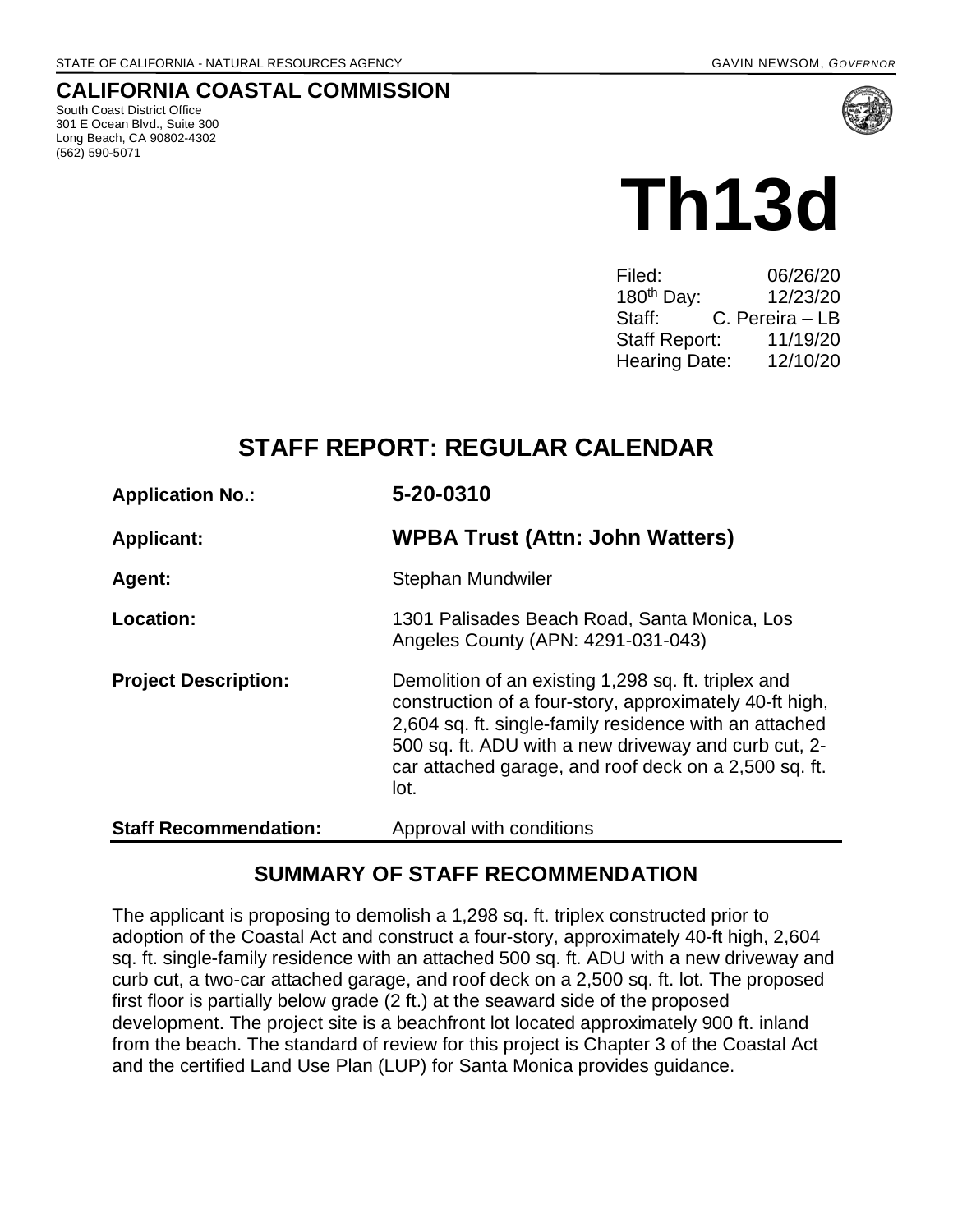The primary issue raised by this project concerns the cumulative effects of loss of housing density as a result of demolition of the current triplex and construction of a single-family residence. The Coastal Act encourages the concentration of new development in already developed areas that are able to accommodate it in order to avoid cumulative impacts to coastal resources and minimize vehicle miles traveled (PRC 30250 and 30253(e)). These policies reflect an over-arching acknowledgment that concentrated and well-planned residential development supports the long-term preservation of coastal resources.

Here, the project must be viewed in the context of broader housing trends in the coastal zone as well as the significant housing crisis throughout the state. In the City of Santa Monica, data from 1984-2018 shows that there is an increasing trend in housing density in the Coastal Zone in that 532 units have been demolished in the Coastal Zone and 2,139 units have been built within the 34-year time period. In recent actions, the Commission has expressed concern with projects that contribute to the decreasing trend/cumulative loss of housing density in the region.

The Commission has, in some cases, approved ADUs/JADUs as mitigation for projects that would result in a loss of density, typically in situations where an existing multi-family structure was non-conforming with the density specifications or other development standards of a certified LUP and it was not possible to replace the lost unit with a full replacement unit. In this case, the structures on the project site are legally nonconforming, meaning that they were consistent with applicable requirements at the time that they were built, but they no longer conform to the Santa Monica certified LUP, nor the uncertified zoning code. The project site is designated in the certified LUP as a Low-Density Multiple Residential lot, which allows one unit per 1,500 square feet of lot area, and on this site would only support one residential unit on the lot. A triplex also would not comply with the City's uncertified zoning code, which designates the site as an R2-BCH zoned lot that is north of the pier and west of Ocean Avenue and that can only accommodate one unit per lot.

The certified LUP, however, does not preclude ADUs from being developed in conjunction with a new or existing single-family residence. The current triplex totals 1,298 sq. ft., with each unit under 500 sq. ft. Given the lot size of 2,500 sq. ft., the applicant proposes to offset the loss of two residential units by constructing an attached 500 sq. ft. ADU with a separate entrance, kitchen, bathroom, and multiple windows. To ensure that the ADU is only accessible through an external door and will create a unit for separate use from the primary residence, Commission imposes **Special Condition 1** requiring the applicant to submit revised final plans with a 500 sq. ft. ADU and without an interior ingress and egress between the ADU and the primary residence. Additionally, the Commission imposes **Special Condition 2** requiring the applicant to maintain a single-family residence and an ADU on-site and ensuring that the units are not used as short-term rentals without owner occupation. To ensure that any prospective future owners of the property are made aware of the applicability of the conditions of this permit, the Commission imposes **Special Condition 7** requiring that the property owner record a deed restriction against the property, incorporating all of the Special Conditions of this permit.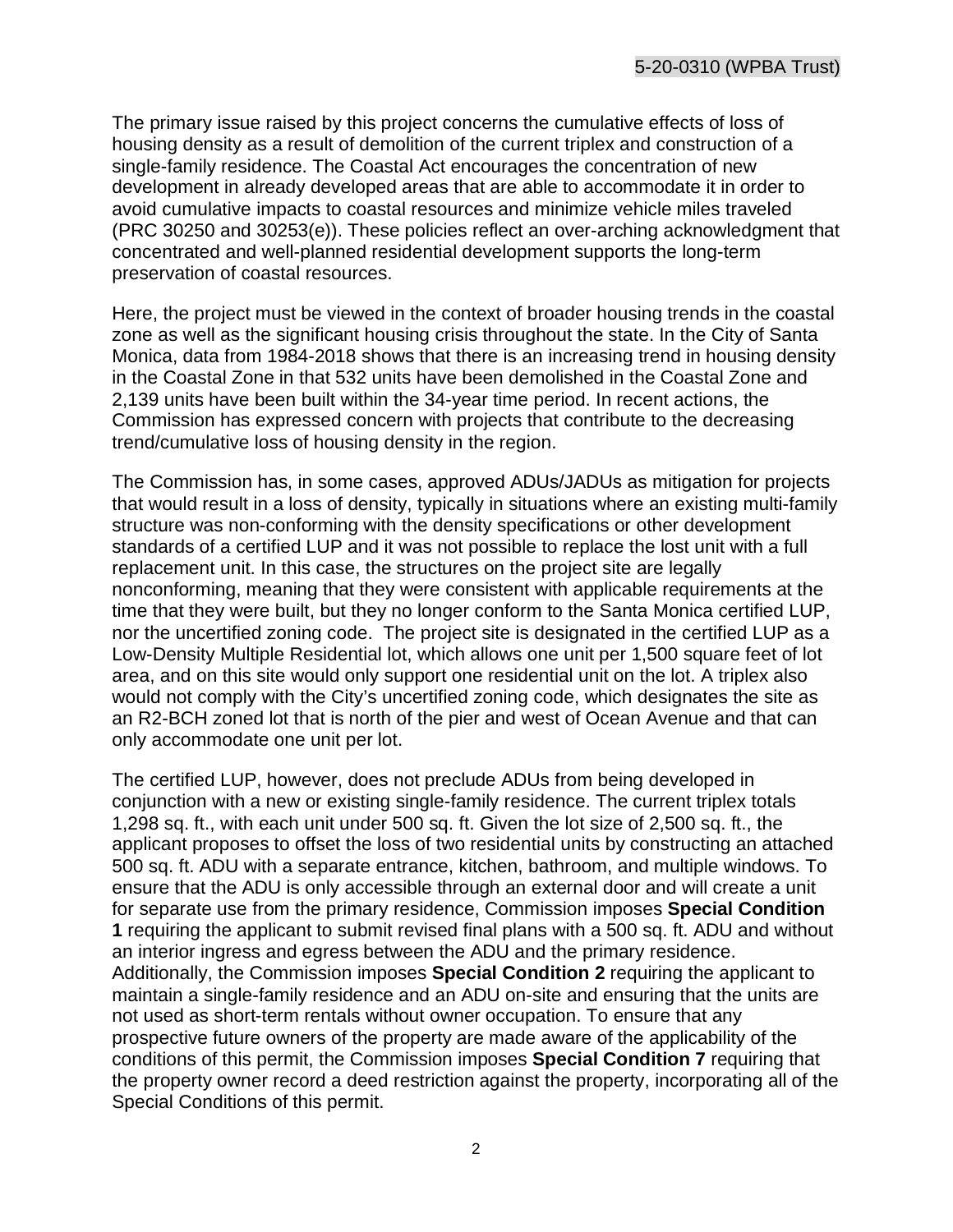#### 5-20-0310 (WPBA Trust)

Commission staff recommends that the Commission **APPROVE** coastal development permit application 5-20-0310 with **seven** special conditions. The motion and resolution can be found on page 5.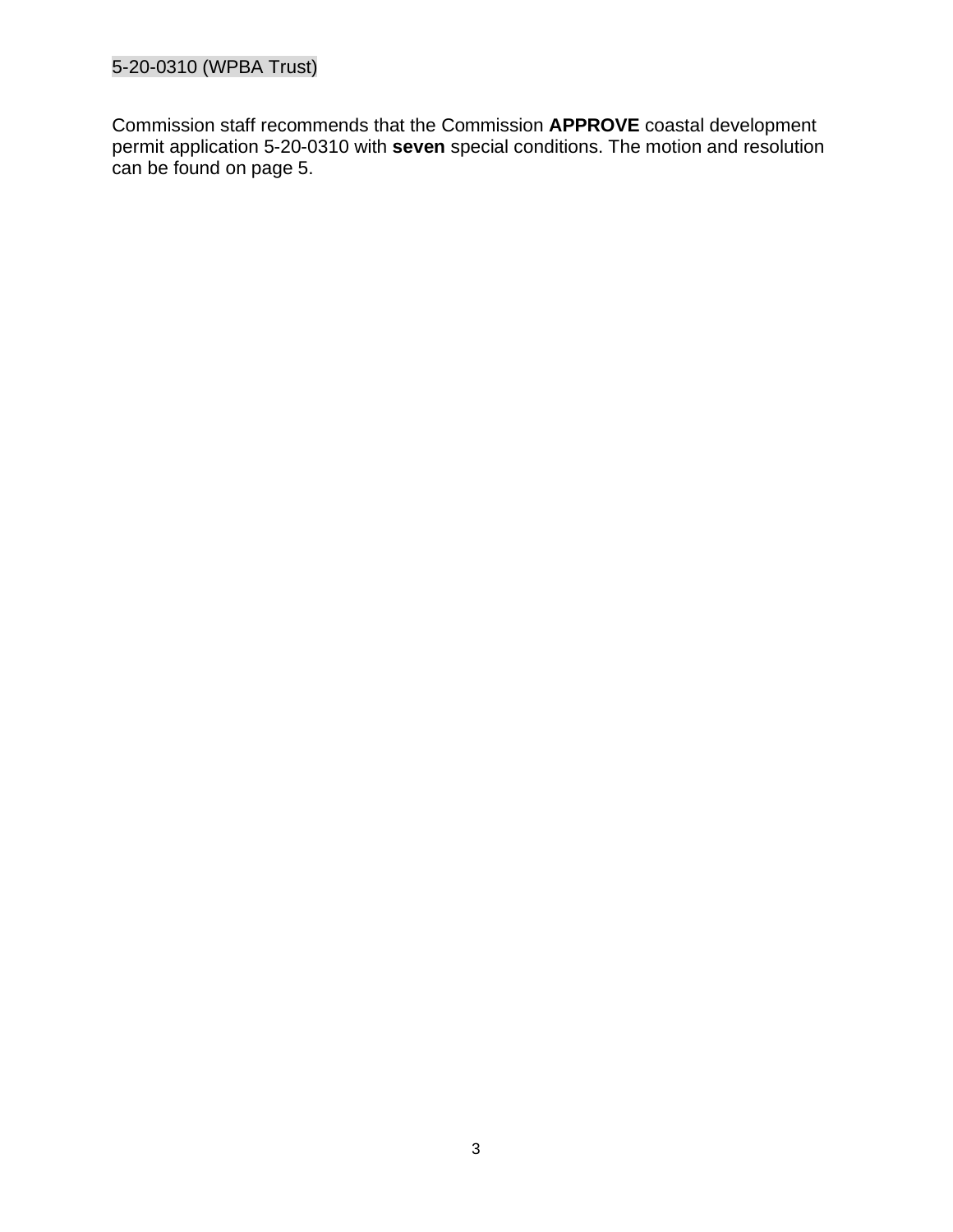# **TABLE OF CONTENTS**

| APPENDIX A - SUBSTANTIVE FILE DOCUMENTS  26 |  |
|---------------------------------------------|--|

## **EXHIBITS**

[Exhibit 1 – Vicinity Map and Project Location](https://documents.coastal.ca.gov/reports/2020/12/th13d/th13d-12-2020-exhibits.pdf)

[Exhibit 2 – Project Plans](https://documents.coastal.ca.gov/reports/2020/12/th13d/th13d-12-2020-exhibits.pdf)

[Exhibit 3 – Units Demolished and Built from 1984-2018 in Santa Monica's Coastal Zone](https://documents.coastal.ca.gov/reports/2020/12/th13d/th13d-12-2020-exhibits.pdf)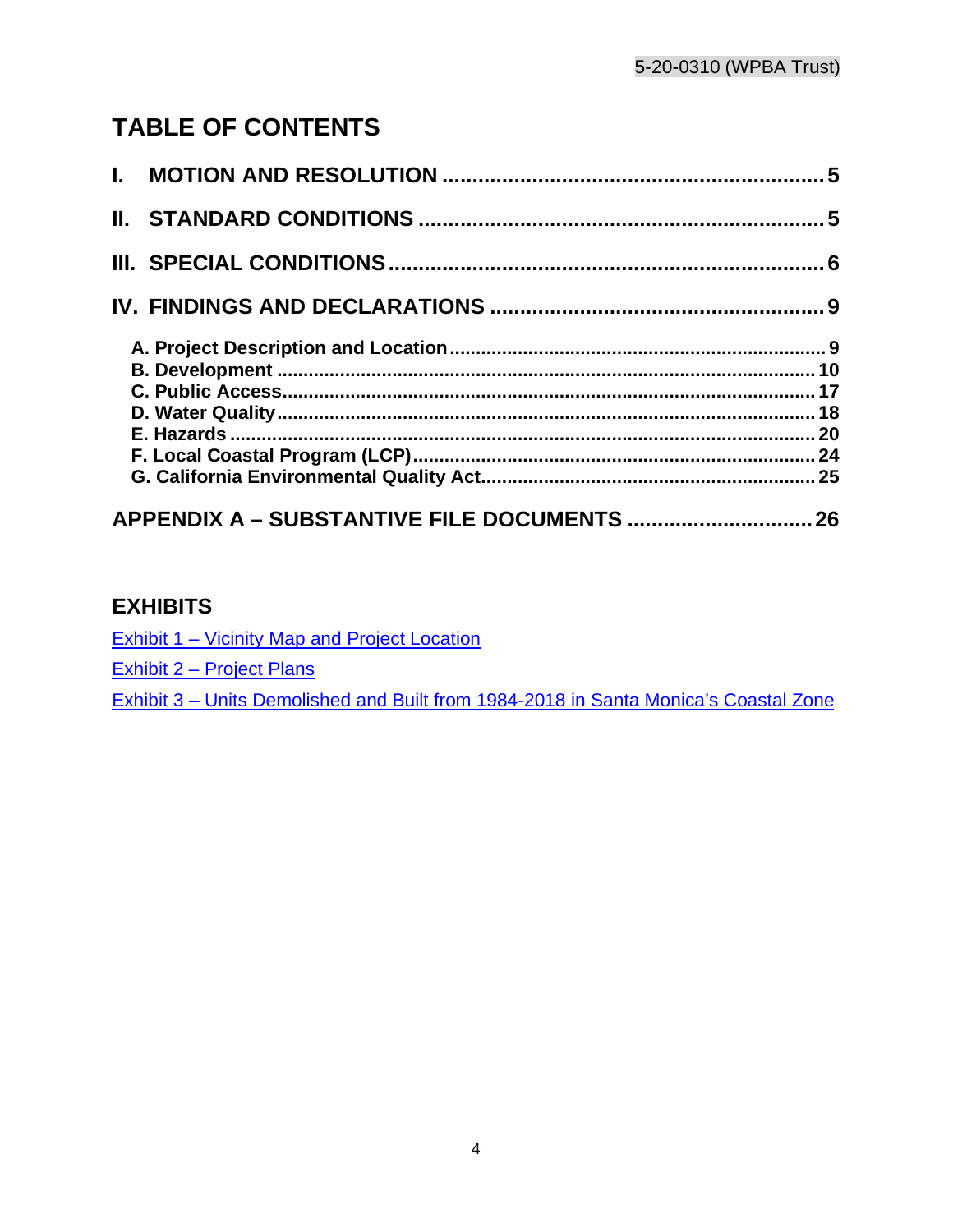# <span id="page-4-0"></span>**MOTION AND RESOLUTION**

#### **Motion:**

I move that the Commission **approve** Coastal Development Permit No. 5-20-0310 pursuant to the staff recommendation.

Staff recommends a **YES** vote. Passage of this motion will result in approval of the permit and adoption of the following resolution and findings. The motion passes only by affirmative vote of a majority of the Commissioners present.

#### **Resolution:**

The Commission hereby approves the Coastal Development Permit for the proposed project and adopts the findings set forth below on grounds that the development as conditioned will be in conformity with the policies of Chapter 3 of the Coastal Act. Approval of the permit complies with the California Environmental Quality Act because either 1) feasible mitigation measures and/or alternatives have been incorporated to substantially lessen any significant adverse effects of the development on the environment, or 2) there are no further feasible mitigation measures or alternatives that would substantially lessen any significant adverse impacts of the development on the environment.

# <span id="page-4-1"></span>**I. STANDARD CONDITIONS**

This permit is granted subject to the following standard conditions:

**1. Notice of Receipt and Acknowledgment.** The permit is not valid and development shall not commence until a copy of the permit, signed by the permittee or authorized agent, acknowledging receipt of the permit and acceptance of the terms and conditions, is returned to the Commission office.

**2. Expiration.** If development has not commenced, the permit will expire two years from the date on which the Commission voted on the application. Development shall be pursued in a diligent manner and completed in a reasonable period of time. Application for extension of the permit must be made prior to the expiration date.

**3. Interpretation.** Any questions of intent or interpretation of any condition will be resolved by the Executive Director or the Commission.

**4. Assignment.** The permit may be assigned to any qualified person, provided assignee files with the Commission an affidavit accepting all terms and conditions of the permit.

**5. Terms and Conditions Run with the Land.** These terms and conditions shall be perpetual, and it is the intention of the Commission and the permittee to bind all future owners and possessors of the subject property to the terms and conditions.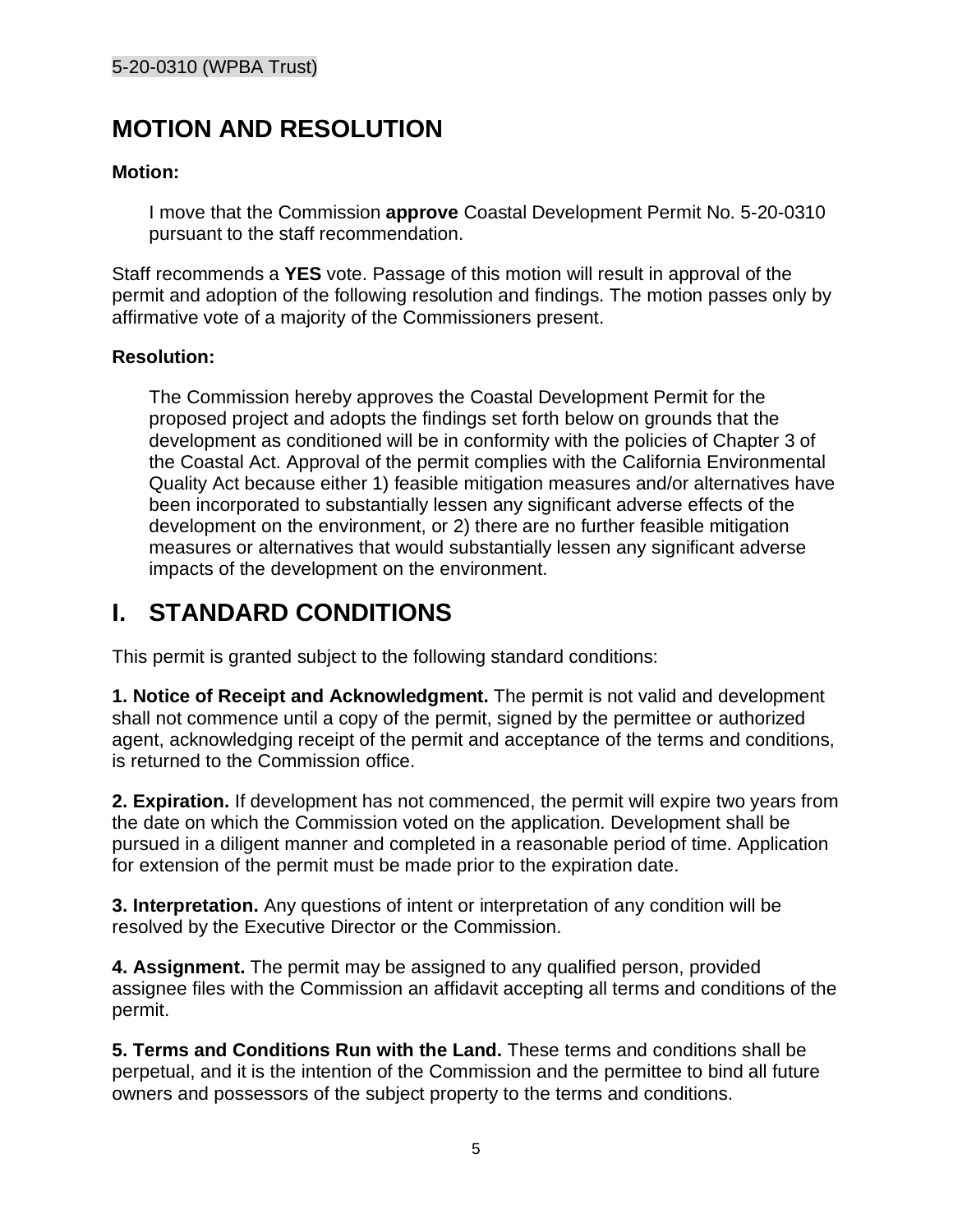# <span id="page-5-0"></span>**II. SPECIAL CONDITIONS**

- **1. Revised Final Plans**. PRIOR TO THE ISSUANCE OF THIS COASTAL DEVELOPMENT PERMIT, the applicant shall submit, for the review and written approval of the Executive Director, two sets of final revised project plans that have been reviewed and approved by the City of Santa Monica. The final revised plans shall conform with the preliminary plans submitted to the Commission and prepared by leeMundwiler architects, inc. dated 12/27/19, except that it shall be modified as required below.
	- **A.** The plan shall include an ADU that is a minimum of 500 sq. ft.

**B.** The plans shall not include any interior ingresses and egresses (doors) between the ADU and the primary residence.

The applicant shall undertake development in conformance with the approved final plans unless the Commission amends this permit or the Executive Director provides a written determination that no amendment is legally required for any proposed minor deviations.

**2. Retention of Two Onsite Units.** The development approved by Coastal Development Permit No. 5-20-0310 is for construction of a single-family residence with a 500 square foot accessory dwelling unit (ADU). The applicant and all assigns/successors shall maintain the ADU as a separate residential unit. At no point may the ADU be incorporated into the single-family residence or converted to a nonresidential use. Additionally, the units may not be used as short-term rentals without owner occupation.

#### **3. Waiver of Rights to Future Shoreline Protective Device.**

**A.** By acceptance of this Permit, the applicant acknowledges and agrees, on behalf of itself and all successors and assigns, that no bluff or shoreline protective device(s) shall ever be constructed to protect the development approved pursuant to Coastal Development Permit No. 5-20-0310 including, but not limited to, the single-family residence, accessory dwelling unit, attached garage, foundations, and patio including in the event that the development is threatened with damage or destruction from waves, erosion, storm conditions, liquefaction, bluff retreat, landslides, or other coastal hazards in the future, and as may be exacerbated by sea level rise. By acceptance of this Permit, the applicant hereby waives, on behalf of itself (or himself or herself, as applicable) and all successors and assigns, any rights to construct such devices that may exist under applicable law.

**B.** By acceptance of this Permit, the applicant further agrees, on behalf of itself and all successors and assigns, that it is required to remove all or a portion of the development authorized by the permit, and restore the site, if: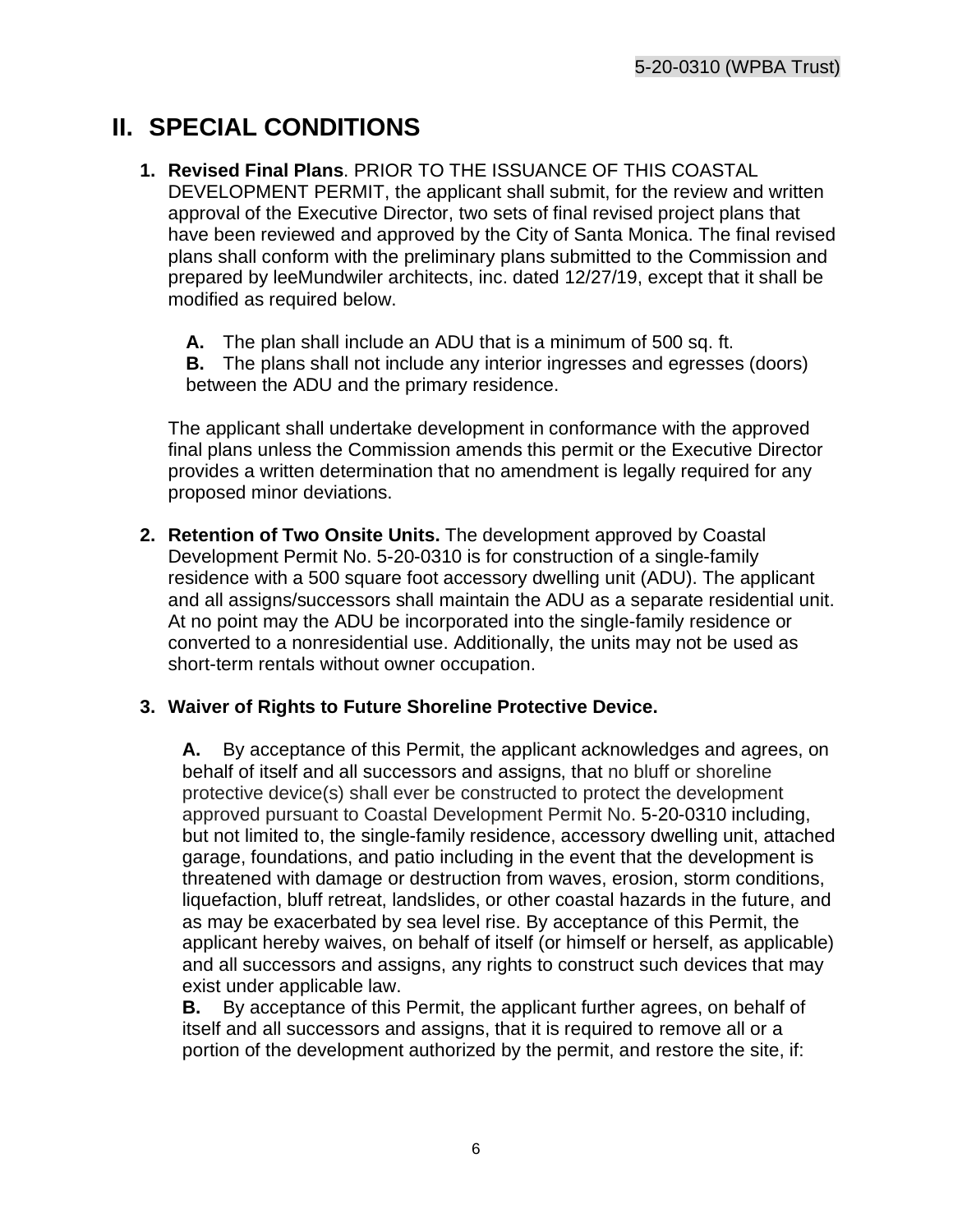(1) the City or any other government agency with legal jurisdiction has issued a final order, not overturned through any appeal or writ proceedings, determining that the structures are currently and permanently unsafe for occupancy or use due to damage or destruction from waves, flooding, erosion, bluff retreat, landslides, or other hazards related to coastal processes, and that there are no feasible measures that could make the structures suitable for habitation or use without the use of bluff or shoreline protective devices;

(2) essential services to the site (e.g., utilities, roads) can no longer feasibly be maintained due to the coastal hazards listed above;

(3) removal is required pursuant to LCP policies for sea level rise adaptation planning; or

(4) the development requires new and/or augmented shoreline protective devices that conflict with relevant LCP or Coastal Act policies.

In addition, the development approval does not permit encroachment onto public trust lands, and any future encroachment must be removed unless the Coastal Commission determines that the encroachment is legally permissible pursuant to the Coastal Act and authorizes it to remain. Any future encroachment would also be subject to the State Lands Commission's (or other designated trustee agency's) leasing approval.

#### **4. Water Quality, Drainage and Landscaping Plans.**

**A.** The applicant shall undertake development in accordance with the drainage and run-off control plan, dated December 27, 2019, showing that roof and surface runoff will be captured and filtered with grate inlet/catch basins, lined with sandbags around the inlet. Vegetated landscaped areas shall only consist of native plants or non-native drought tolerant plants, which are noninvasive. No plant species listed as problematic and/or invasive by the California Native Plant Society, the California Exotic Pest Plant Council, or as may be identified from time to time by the State of California shall be employed or allowed to naturalize or persist on the site. No plant species listed as a 'noxious weed' by the State of California or the U.S. Federal Government shall be utilized within the property. The applicant shall incorporate Best Management Practices (BMPs) into the construction and postconstruction phases of the subject development.

**B.** Any proposed changes to the approved plan shall be reported to the Executive Director. No changes to the approved plan shall occur without a Commission amendment to this coastal development permit unless the Executive Director determines that no amendment is legally required.

#### **5. Storage of Construction Materials, Mechanized Equipment, and Removal of Construction Debris.**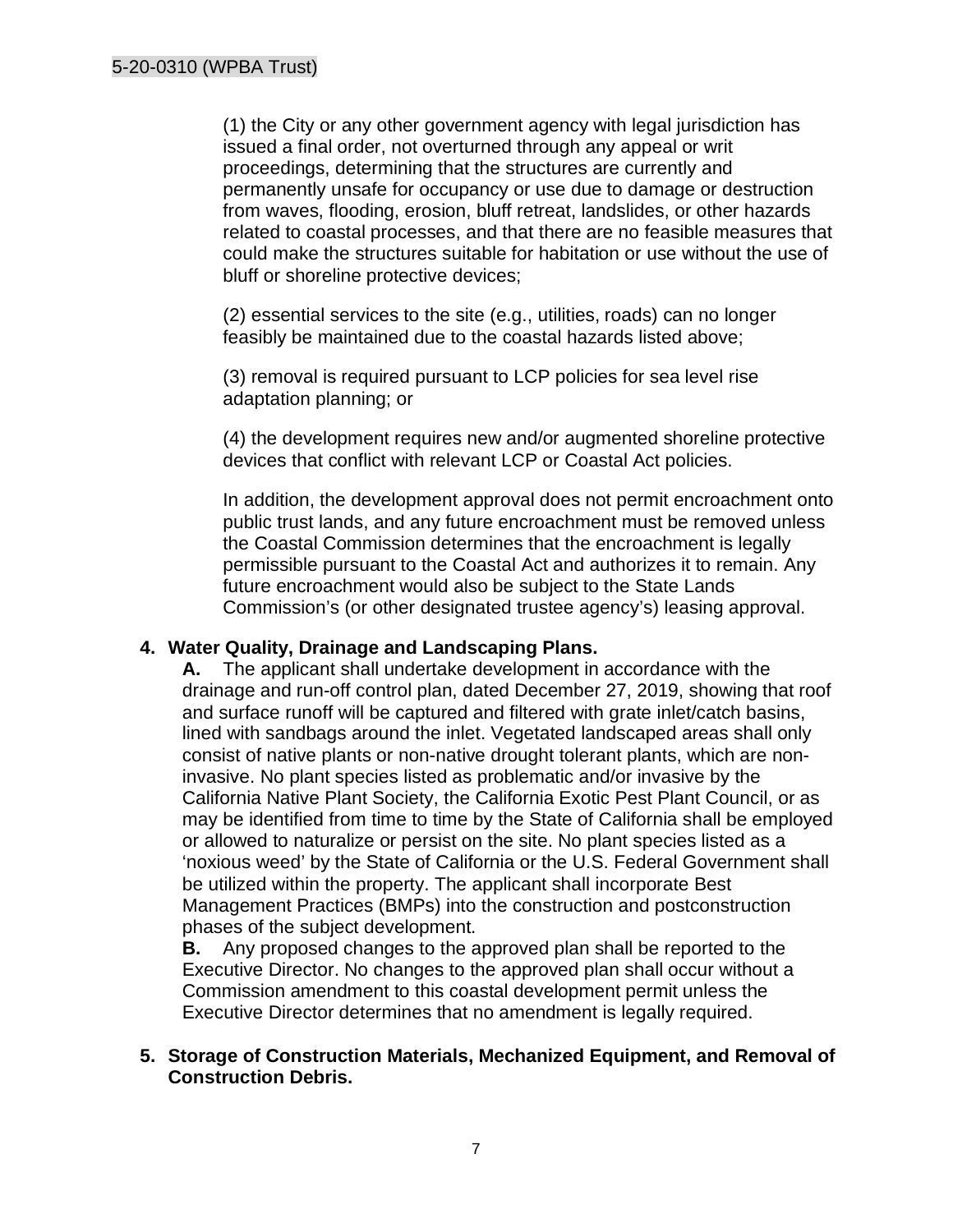**A.** No demolition or construction materials, debris, or waste shall be placed or stored where it may enter sensitive habitat, receiving waters or a storm drain, or be subject to wave, wind, rain, or tidal erosion and dispersion;

**B.** No demolition or construction equipment, materials, or activity shall be placed in or occur in any location that would result in impacts to environmentally sensitive habitat areas, streams, wetlands or their buffers;

**C.** Any and all debris resulting from demolition or construction activities shall be removed from the project site within 24 hours of completion of the project;

**D.** Demolition or construction debris and sediment shall be removed from work areas each day that demolition or construction occurs to prevent the accumulation of sediment and other debris that may be discharged into coastal waters;

**E.** All trash and debris shall be disposed in the proper trash and recycling receptacles at the end of every construction day;

**F.** The applicants shall provide adequate disposal facilities for solid waste, including excess concrete, produced during demolition or construction;

**G.** Debris shall be disposed of at a legal disposal site or recycled at a recycling facility. If the disposal site is located in the Coastal Zone, a coastal development permit or an amendment to this permit shall be required before disposal can take place unless the Executive Director determines that no amendment or new permit is legally required;

**H.** All stock piles and construction materials shall be covered, enclosed on all sides, shall be located as far away as possible from drain inlets and any waterway, and shall not be stored in contact with the soil;

**I.** Machinery and equipment shall be maintained and washed in confined areas specifically designed to control runoff. Thinners or solvents shall not be discharged into sanitary or storm sewer systems;

**J.** The discharge of any hazardous materials into any receiving waters shall be prohibited;

**K.** Spill prevention and control measures shall be implemented to ensure the proper handling and storage of petroleum products and other construction materials. Measures shall include a designated fueling and vehicle maintenance area with appropriate berms and protection to prevent any spillage of gasoline or related petroleum products or contact with runoff. The area shall be located as far away from the receiving waters and storm drain inlets as possible;

**L.** Best Management Practices (BMPs) and Good Housekeeping Practices (GHPs) designed to prevent spillage and/or runoff of demolition or constructionrelated materials, and to contain sediment or contaminants associated with demolition or construction activity, shall be implemented prior to the on-set of such activity; and

**M.** All BMPs shall be maintained in a functional condition throughout the duration of construction activity.

**6. Assumption of Risk, Waiver of Liability and Indemnity.** By acceptance of this permit, the applicant acknowledges and agrees (i) that the site may be subject to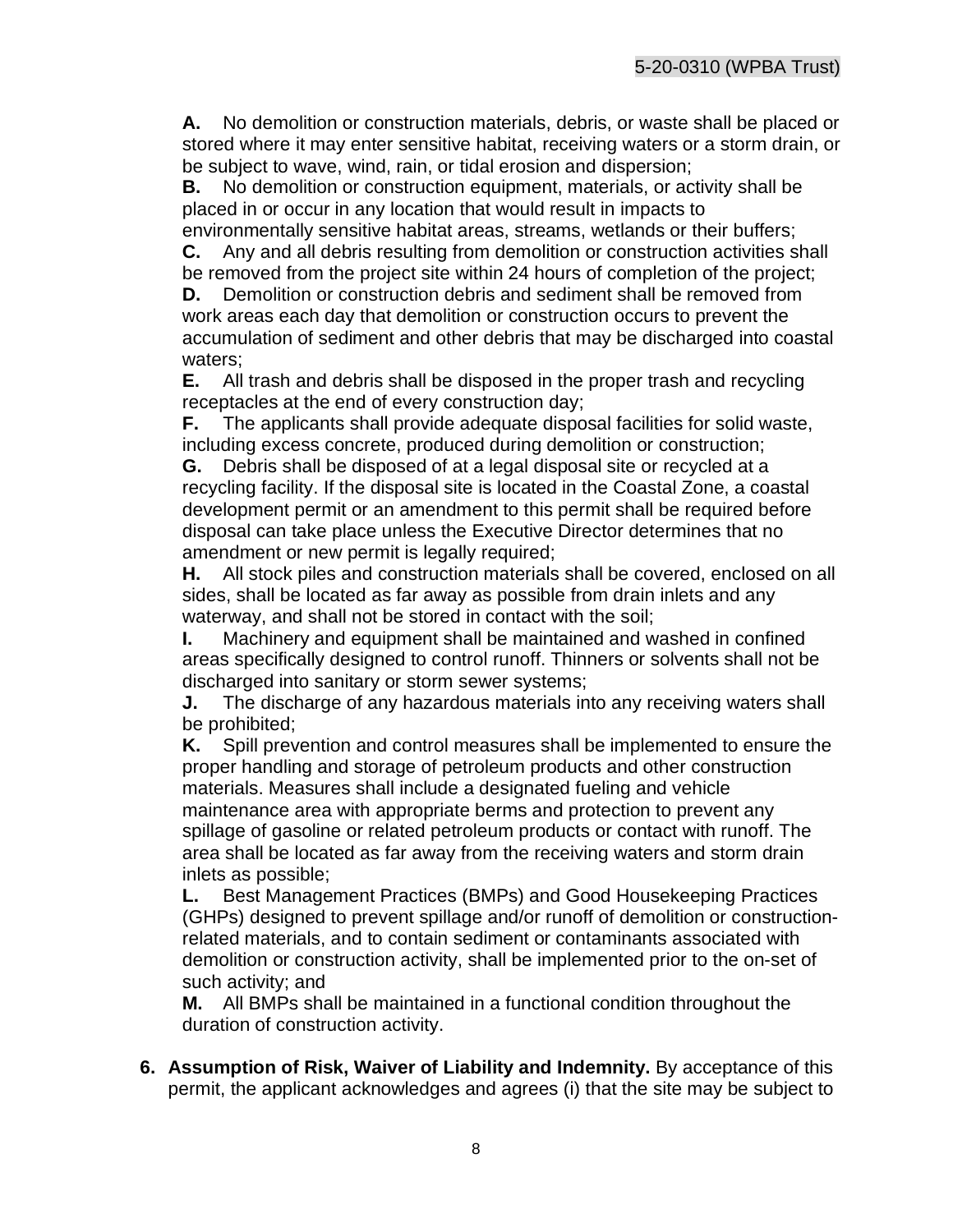hazards from flooding, sea level rise, erosion and wave uprush; (ii) to assume the risks to the applicant and the property that is the subject of this permit of injury and damage from such hazards in connection with this permitted development; (iii) to unconditionally waive any claim of damage or liability against the Commission, its officers, agents, and employees for injury or damage from such hazards; and (iv) to indemnify and hold harmless the Commission, its officers, agents, and employees with respect to the Commission's approval of the project against any and all liability, claims, demands, damages, costs (including costs and fees incurred in defense of such claims), expenses, and amounts paid in settlement arising from any injury or damage due to such hazards.

**7. Deed Restriction.** PRIOR TO ISSUANCE OF THIS COASTAL DEVELOPMENT PERMIT, the applicant shall submit to the Executive Director for review and approval documentation demonstrating that the applicant has executed and recorded against the parcel(s) governed by this permit a deed restriction, in a form and content acceptable to the Executive Director: (1) indicating that, pursuant to this permit, the California Coastal Commission has authorized development on the subject property, subject to terms and conditions that restrict the use and enjoyment of that property; and (2) imposing the Special Conditions of this permit, as covenants, conditions and restrictions on the use and enjoyment of the Property. The deed restriction shall include a legal description of the entire parcel or parcels governed by this permit. The deed restriction shall also indicate that, in the event of an extinguishment or termination of the deed restriction for any reason, the terms and conditions of this permit, shall continue to restrict the use and enjoyment of the subject property so long as either this permit or the development it authorizes, or any part, modification, or amendment thereof, remains in existence on or with respect to the subject property.

# <span id="page-8-0"></span>**III. FINDINGS AND DECLARATIONS**

## <span id="page-8-1"></span>**A. Project Description and Location**

The applicant is proposing to demolish a 1,298 sq. ft. triplex that was constructed in 1923 and 1930, prior to passage of the Coastal Act, and to construct a 40-ft high (above the existing natural grade line), 2,604 sq. ft. single-family residence with a 500 sq. ft. accessory dwelling unit with a new driveway and curb cut, a two-car attached garage, and roof deck on a 2,500 sq. ft. lot **[\(Exhibit 2\)](https://documents.coastal.ca.gov/reports/2020/12/th13d/th13d-12-2020-exhibits.pdf)**. The current triplex consists of two structures, one is 864 square feet and includes two units and the second is 434 square feet and includes the third unit. The proposed project received an approval in concept from the City of Santa Monica Planning Department on April 9, 2020. Non-invasive, drought tolerant landscaping is proposed for the project.

The project site is a 2,500 sq. ft., rectangular-shaped lot located approximately 35 ft. inland from the inland extent of the sandy beach and is approximately 0.35 miles north of the Santa Monica Pier **[\(Exhibit 1\)](https://documents.coastal.ca.gov/reports/2020/12/th13d/th13d-12-2020-exhibits.pdf)**. The subject lot is located within a row of residentially developed lots and public beach parking lots. The project site is designated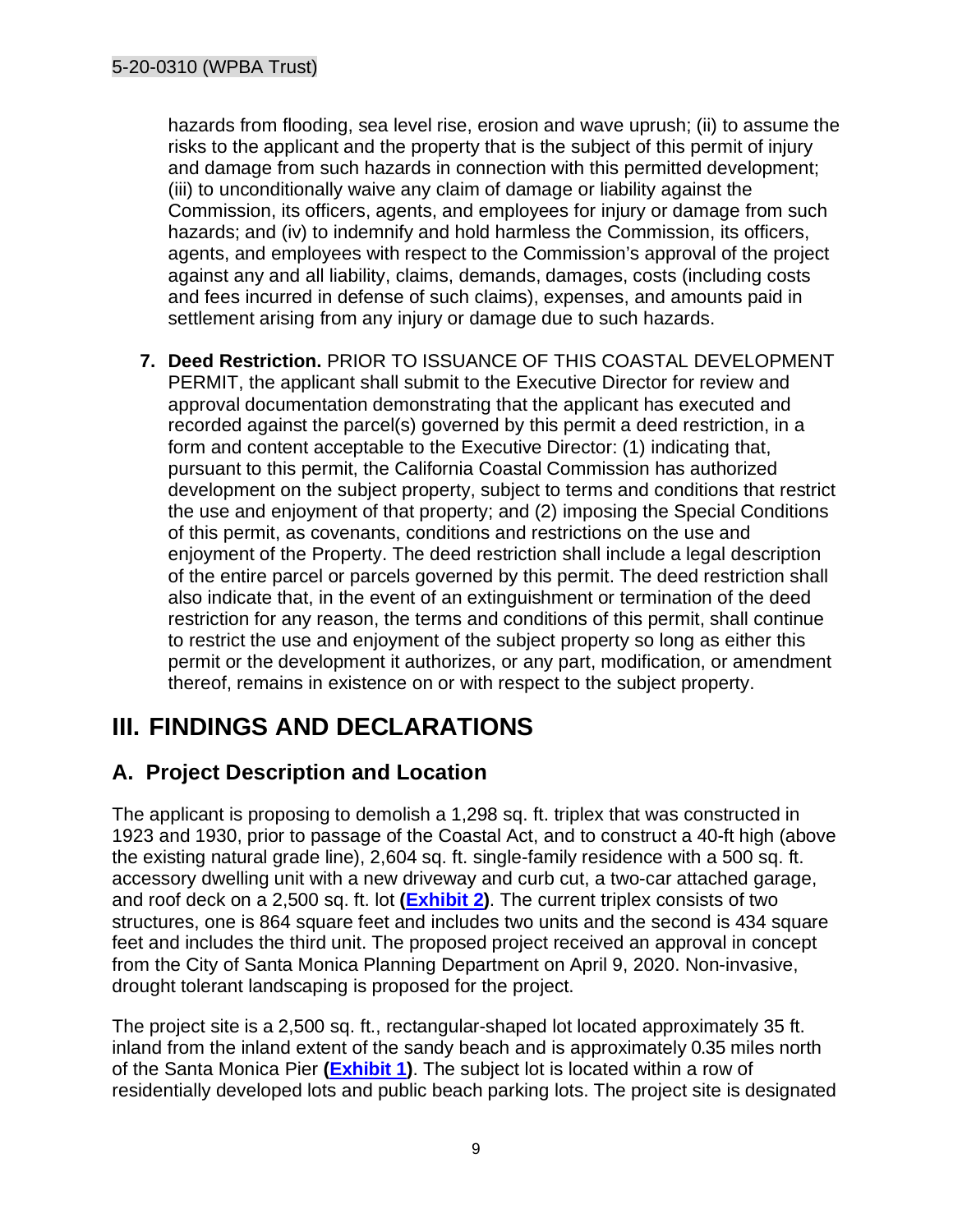in the Santa Monica certified LUP as a Low Density Multiple Residential lot. Per the certified LUP, the subject lot allows one unit per 1,500 square feet of lot area. The lot is designated as R2-BCH in the City's uncertified zoning code. The R2-BCH zone, which is Multi-Family Residential, allows one dwelling unit to be permitted on any legal parcel which existed on September 8, 1988 (which is the case here). The current development is legally nonconforming to the density standards of the certified LUP as well as the uncertified zoning code. The proposed development (a single-family residence with an ADU) is permitted on the subject site, per the certified LUP and the uncertified City zoning code.

The Land Use Plan (LUP) for Santa Monica was effectively certified on September 15, 1992 upon the City's adoption of the Commission's suggested modifications, excluding the area west of Ocean Avenue and Neilson Way (Beach Overlay District). The project site is in the Beach Overlay District. The City does not yet have a certified Implementation Plan. Therefore, the Chapter 3 policies of the Coastal Act are the standard of review and the certified LUP is used as guidance.

## <span id="page-9-0"></span>**B. Development**

Section 30250 of the Coastal Act states, in pertinent part:

(a) New residential, commercial, or industrial development, except as otherwise provided in this division, shall be located within, contiguous with, or in close proximity to, existing developed areas able to accommodate it or, where such areas are not able to accommodate it, in other areas with adequate public services and where it will not have significant adverse effects, either individually or cumulatively, on coastal resources. In addition, land divisions, other than leases for agricultural uses, outside existing developed areas shall be permitted only where 50 percent of the usable parcels in the area have been developed and the created parcels would be no smaller than the average size of surrounding parcels.

Section 30251 of the Coastal Act states, in pertinent part:

The scenic and visual qualities of coastal areas shall be considered and protected as a resource of public importance. Permitted development shall be sited and designed to protect views to and along the ocean and scenic coastal areas, to minimize the alteration of natural land forms, to be visually compatible with the character of surrounding areas, and, where feasible, to restore and enhance visual quality in visually degraded areas. New development in highly scenic areas such as those designated in the California Coastline Preservation and Recreation Plan prepared by the Department of Parks and Recreation and by local government shall be subordinate to the character of its setting.

Section 30253 of the Coastal Act states, in pertinent part:

New development shall do all of the following: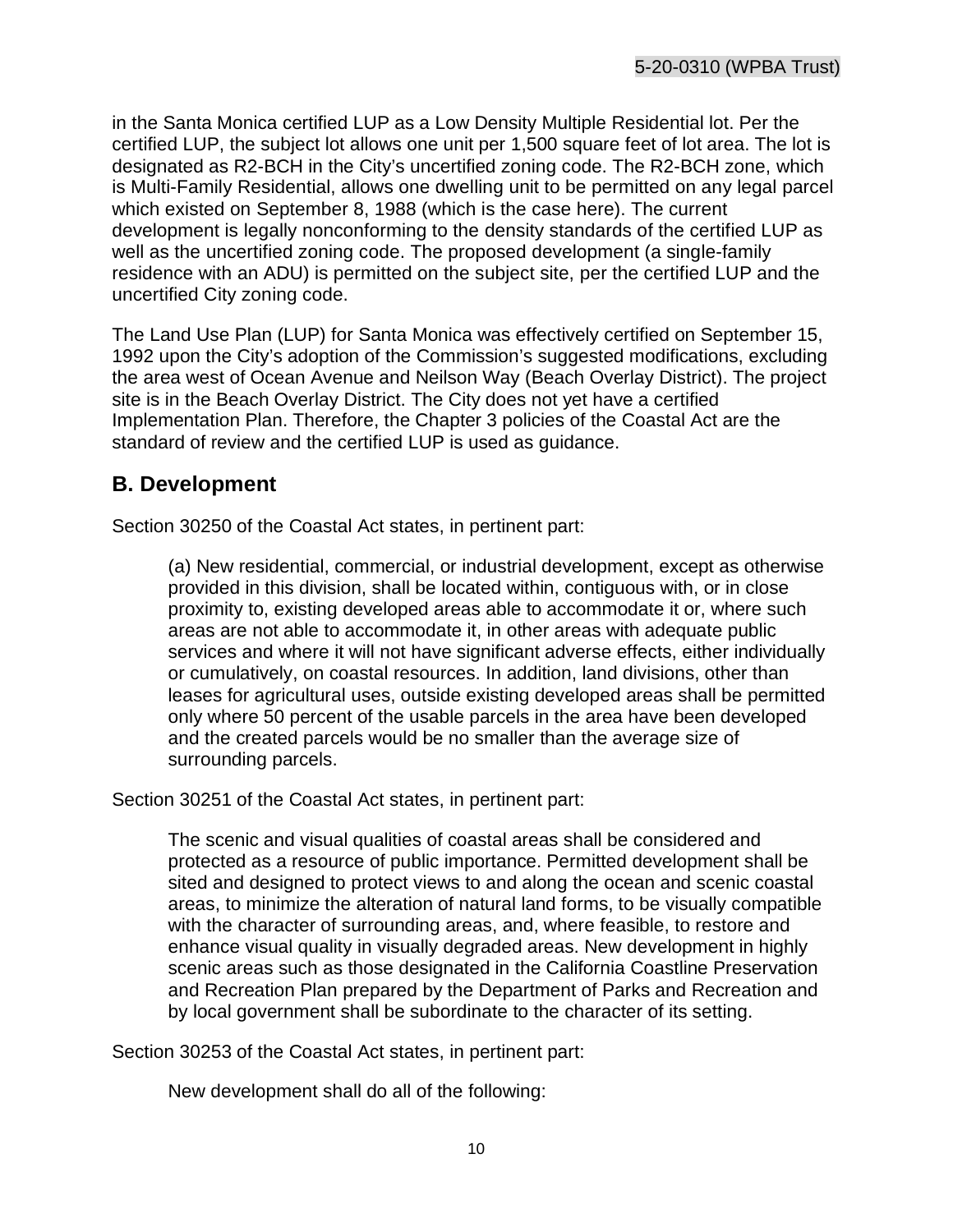(a) Minimize risks to life and property in areas of high geologic, flood, and fire hazard.

(b) Assure stability and structural integrity, and neither create nor contribute significantly to erosion, geologic instability, or destruction of the site or surrounding area or in any way require the construction of protective devices that would substantially alter natural landforms along bluffs and cliffs…

(d) Minimize energy consumption and vehicle miles traveled…

Policy 56 of the LUP states:

Whenever the Local Coastal Program or implementing documents set forth development standards, the development standard shall not be considered entitlements but shall be considered the maximum development intensity that may be authorized.

Policy 58 of the LUP states:

New development shall be located within, contiguous with, or in close proximity to, existing developed areas able to accommodate it, or, where such areas are not able to accommodate it, in other areas with adequate public services and where it will not have a significant adverse effects, either individually or cumulatively, on coastal resources.

Coastal Act Section 30250 provides that new residential development shall be located in or in close proximity to existing developed areas that are able to accommodate it, or in other areas with adequate public services and where it will not have significant, cumulative adverse effects on coastal resources. Section 30251 requires new development to protect public views to and along the beach and other coastal areas; minimize landform alteration; and be designed consistent with the character of the surrounding area. Section 30253 requires new development to minimize energy consumption and vehicle miles traveled. These policies together encourage "smart" growth by locating new development in appropriate areas that minimizes impacts on coastal resources and discourages residential sprawl in more rural or sparsely populated areas that are not adequately developed to support new residential development and where coastal resources could be threatened.

The standard of review for this CDP application is the Chapter 3 policies of the Coastal Act and the City's certified LUP is used as guidance. The City's current zoning code is not included in the certified LUP and has not been reviewed or certified by the Commission for consistency with the Coastal Act, and is therefore not the standard of review to determine the proposed project's consistency with the Coastal Act with regard to approving or denying a CDP.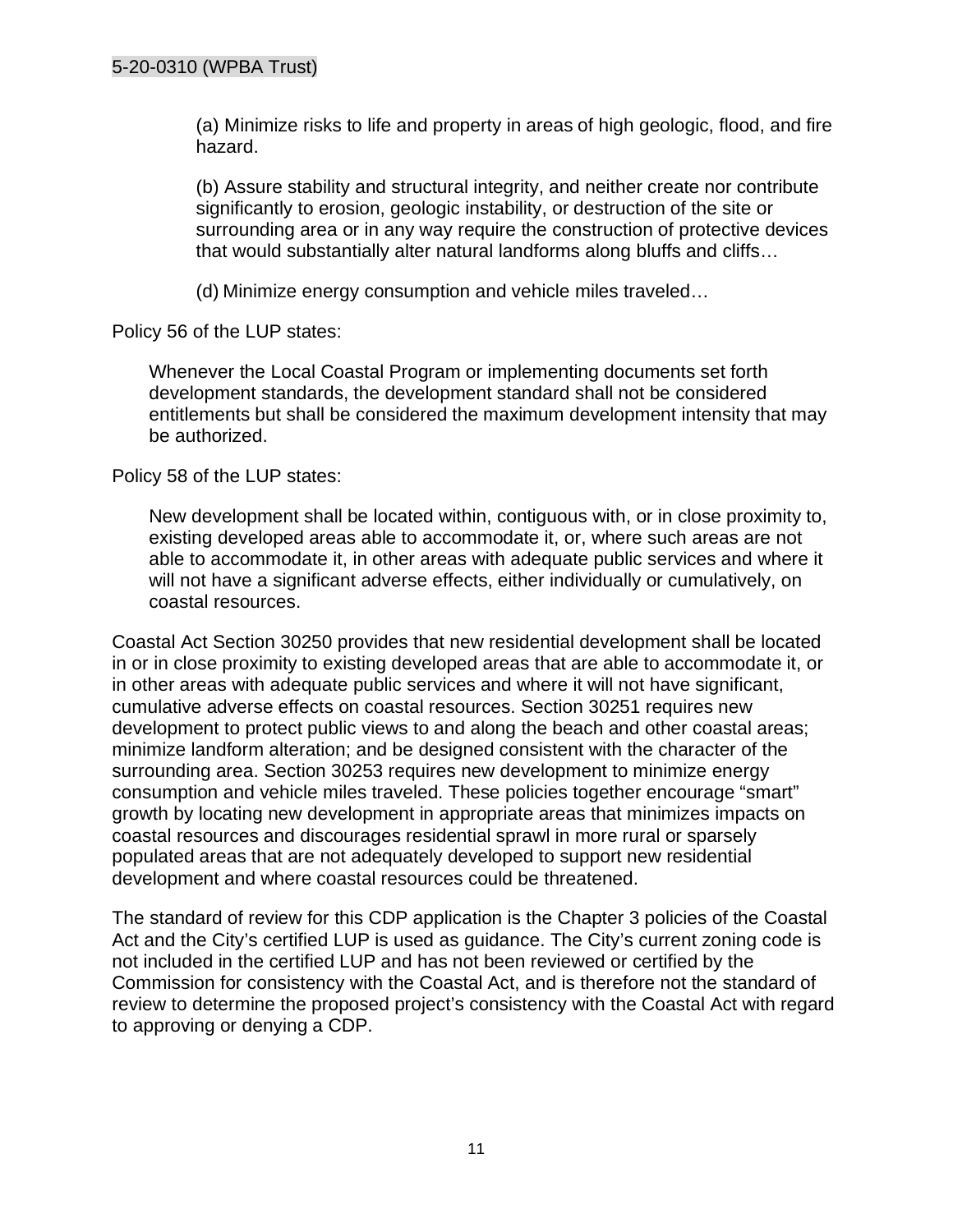#### **Housing Trends in Santa Monica**

The proposed development would result in the demolition of a triplex and the proposed development would result in a single-family residence with an ADU. The applicant has stated that the triplex has been functionally used as a single-family residence of 1,298 sq. ft. for the past couple decades.

In response to California's persisting housing crisis, the Commission has become increasingly concerned about the cumulative impacts of development trends that reduce housing density and increase development pressure in other, potentially sensitive or hazardous areas in the coastal zone. As the recent changes to State housing laws demonstrate, given the existing housing shortages throughout the state, there is tremendous economic and political pressure to develop more housing opportunities; therefore, in the coastal zone, it is important to maintain density in already developed and appropriate areas to ensure protection of coastal resources. In other beach cities in the region, such as Hermosa Beach, there is an apparent trend of converting multifamily residential developments into single-family homes. However, this trend does not seem to exist in Santa Monica. In fact, there is an apparent trend of development in Santa Monica of more units being built in the Coastal Zone than being demolished **[\(Exhibit 3\)](https://documents.coastal.ca.gov/reports/2020/12/th13d/th13d-12-2020-exhibits.pdf)**. Santa Monica Coastal Zone housing data from 1984 to 2018 shows 532 units have been demolished and 2,139 units have been built in the Santa Monica Coastal Zone, resulting in an overall net gain of 1,375 units in the Coastal Zone throughout the  $34$ -year period.<sup>[1](#page-11-0)</sup>

Given that there are more units being built than demolished within the Coastal Zone of Santa Monica, where the subject site is located, the project will not likely contribute to the trend in decreasing housing density in the Coastal Zone, as is taking place in other beach cities in the region, such as Hermosa Beach. For example, the Coastal Commission has approved at least 40 projects since 2014 that converted multi-family units to single-family residences (a total loss of 45 residential units) in Hermosa Beach.<sup>[2](#page-11-1)</sup> Therefore, while there is a trend of cumulative loss of housing density in other cities, such as Hermosa Beach, there is an apparent cumulative increase in housing density in the Santa Monica Coastal Zone in the past 34 years, and the project is therefore not likely to adversely impact housing density trends in Santa Monica.

#### **Certified LUP's Density Limits**

The project site is in a land use district designated in the certified LUP as a Low-Density Multiple Residential lot. The certified LUP also includes development standards regarding the minimum lot area per dwelling unit for residential parcels based on its designation. In this case, the lot is in a residential district that can accommodate one unit per 1,500 square feet. The current development of the site is inconsistent with the

<span id="page-11-0"></span><sup>1</sup> Refer to Table 3-28 at [https://www.smgov.net/uploadedFiles/Departments/PCD/Plans/General-](https://www.smgov.net/uploadedFiles/Departments/PCD/Plans/General-Plan/Housing-Element/City%20of%20Santa%20Monica%20HE%202013-2021%20FINAL.pdf)[Plan/Housing-Element/City%20of%20Santa%20Monica%20HE%202013-2021%20FINAL.pdf.](https://www.smgov.net/uploadedFiles/Departments/PCD/Plans/General-Plan/Housing-Element/City%20of%20Santa%20Monica%20HE%202013-2021%20FINAL.pdf) Data from 2013-2018 was provided by the City of Santa Monica Planning Division.

<span id="page-11-1"></span><sup>2</sup> Refer to Exhibit 5 in CDP 5-20-0205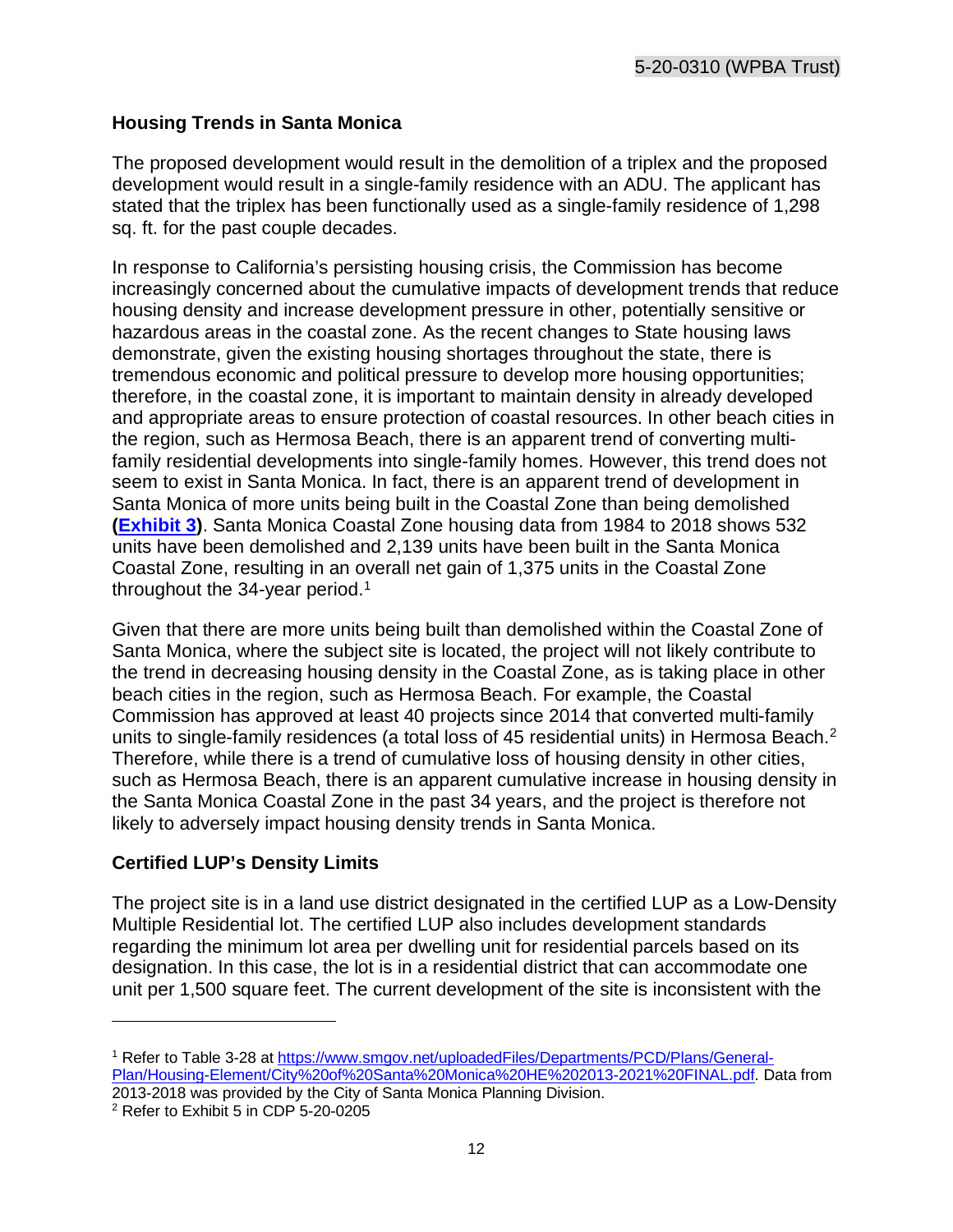#### 5-20-0310 (WPBA Trust)

development standards of the certified LUP for this lot in that three residential units are currently available on site. However, the lot is in Subarea 1a which is included in the Proposition S Beach Overlay District which was deferred from certification.<sup>[3](#page-12-0)</sup> Nevertheless, the certified LUP may be used for guidance. The triplex also does not comply with the certified LUP's minimum lot area per dwelling unit development standards: with a lot size of 2,500 sq. ft. and a minimum lot area per unit of 1,500 sq. ft., the project site can only accommodate one on-site residential unit. According to the City's uncertified zoning code, the current structures are also legally nonconforming in that the lot is R2-BCH and the subject site is located within a specified area north of the pier and west of Ocean Avenue which allows one dwelling unit per parcel for legal parcels that existed on September 8, 1988. The code further states that no more than one dwelling unit shall be permitted on a parcel [4](#page-12-1)0 feet or less in width.<sup>4</sup> In this case, the lot is 25 feet in width. Under the certified LUP, therefore, the existing triplex is a nonconforming structure and can either be retained or redeveloped with a single-family residence. As stated in Policy 56 of the LUP, the standards of the LUP represent the maximums, but are not automatic entitlements. Here, the proposed development has been designed to stay within the maximums outlined in the standards which would bring the proposed development to conformity with the certified LUP standards. Furthermore, under the draft Santa Monica LUP which is being updated and has not been certified by the Coastal Commission yet, the subject site in Subarea 1a allows one unit per 2,000 square feet per the development standards.<sup>[5](#page-12-2)</sup> Therefore, the proposed project also complies with the above certified LUP policies and the development standards and will not prejudice certification of the LCP.

#### **Application to this Project**

Section 30250 of the Coastal Act requires new development to be sited in existing developed areas where it can be accommodated without adverse cumulative impacts to coastal resources. Section 30253(d) requires new development to minimize energy consumption and vehicle miles traveled. Concentrating development in existing developed areas provides more opportunities for people to live near places they work and recreate, such as the beach, and, thereby, reduces impacts to coastal resources. Impacts to roads and vehicle miles traveled would be reduced by having a more intense stock of housing located closer to employment and recreational opportunities within the coastal zone. Also, by having a higher density in an existing developed area, more people are placed in a shared location encouraging the utility of public transit service, which further aids in reducing the number of cars on streets, thus reducing impacts to coastal resources and public access. Siting dense development in urbanized areas reduces urban sprawl, and furthermore reduces the pressure to extend development

<span id="page-12-1"></span><sup>4</sup> [http://www.qcode.us/codes/santamonica/view.php?topic=9-2-9\\_08&showAll=1&frames=on](http://www.qcode.us/codes/santamonica/view.php?topic=9-2-9_08&showAll=1&frames=on) 5 [https://www.smgov.net/uploadedFiles/Departments/PCD/Plans/Local-Coastal-](https://www.smgov.net/uploadedFiles/Departments/PCD/Plans/Local-Coastal-Plan/LUP%20FINAL%20DRAFT%2011.19.18.pdf)

<span id="page-12-0"></span><sup>&</sup>lt;sup>3</sup> City of Santa Monica Land Use Plan.

https://www.smgov.net/uploadedFiles/Departments/PCD/Plans/Local-Coastal-<br>Plan/LCP%20Land%20Use%20Plan%201992(1).pdf

<span id="page-12-2"></span>[Plan/LUP%20FINAL%20DRAFT%2011.19.18.pdf](https://www.smgov.net/uploadedFiles/Departments/PCD/Plans/Local-Coastal-Plan/LUP%20FINAL%20DRAFT%2011.19.18.pdf)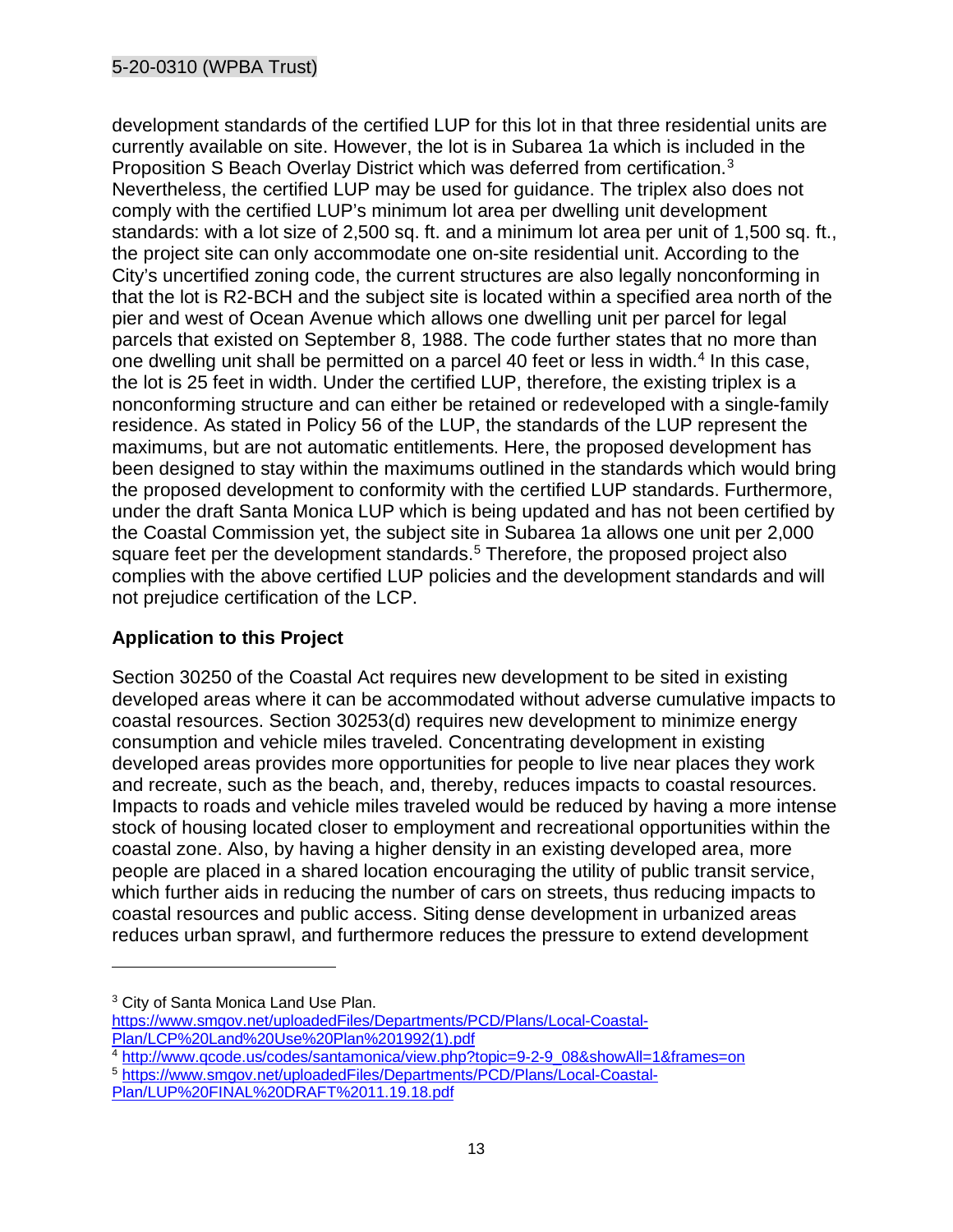into adjacent undeveloped areas, which may contain sensitive coastal resources, such as the nearby Santa Monica Mountains.

Maintaining the existing housing density that conforms to the certified LUP in areas with a public multi-modal transit system will help to reduce greenhouse gases that contribute to climate change and sea level rise. The project site is located in a residentially-zoned area where numerous residential opportunities are available. Grocery stores, shops, restaurants, and entertainment facilities are located within ½ a mile of the subject property, and can easily be accessed by walking, taking local buses, or by bicycle. In terms of regional public transit, the project site is located approximately 0.1 mile (an approximately four-minute walk) from a bus stop on the intersection of Ocean Avenue and Arizona Avenue. Thus, the project site is located in an area that is appropriate to maintain density that conforms to certified development standards because it is located in an already densely developed area that contains a multi-modal transit system.

In this case, the current triplex on the subject site is 1,298 sq. ft with a total of two structures. One structure is 864 square feet and includes two units and the second structure is 434 square feet. It should be noted that the size of these structures are currently all under 500 sq. ft. Furthermore, as mentioned above, the applicant states that the current triplex on site has been used as a single-family residence for the past two decades, although it is labeled as a 1,298 sq. ft. triplex. Although this project would result in a loss of two traditional housing residential units, although such loss would be mitigated to some extent by a proposed attached ADU, discussed more fully below, the cumulative effect of the loss of residential housing in areas able to accommodate such density likely would increase pressure to develop housing in other areas that do not have adequate public transit and/or public services in the long run, thereby increasing reliance on automobiles (and, potentially, production of greenhouse gases), and in areas that are not appropriate for concentrated development, such as areas vulnerable to coastal hazards and sea level rise. As the recent changes to State housing laws demonstrate, given the existing housing shortages throughout the state, there is tremendous economic and political pressure to develop more housing opportunities; therefore, in the coastal zone, it is important to maintain density in already developed and appropriate areas to ensure protection of coastal resources. However, as mentioned above, the lot is only allowed to be redeveloped with one traditional housing residential unit, per the certified LUP and the uncertified zoning code.

Additionally, as previously noted, it appears that the loss of housing density is not part of a broader trend in the Santa Monica Coastal Zone and, therefore, approval of the project, and a reduction in housing density at this location, is not likely to significantly impact coastal resources elsewhere in the Coastal Zone. The site is nonconforming to the certified LUP, since there needs to be a minimum of 1,500 square feet per unit on this lot. As stated in Policy 58, new development shall be located within, contiguous with, or in close proximity to, existing developed areas able to accommodate it. In this case, even though the area is well-served by public transportation and other amenities, the certified LUP only allows one unit on the project site and the area in which the site is located is an existing developed area where the majority of the residences are singlefamily residences.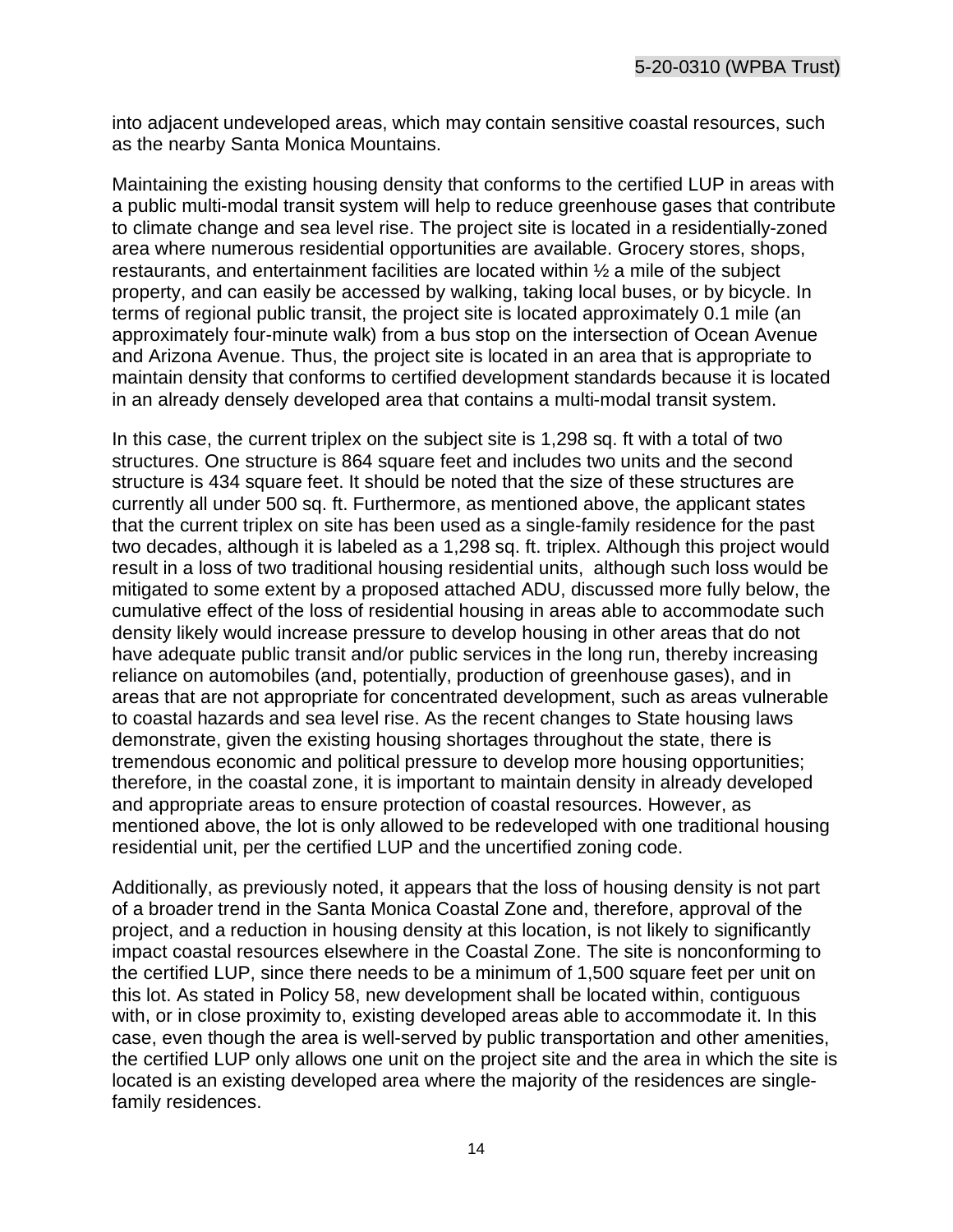#### **Housing Density and ADU/JADUs**

In previous projects, the Commission has encouraged the development of an ADU or JADU as a means to mitigate for lost residential units. The development of an ADU/JADU in conjunction with a single-family residence on the project site is consistent with the certified LUP, which designates this site as Low Density Multiple Family.<sup>[6](#page-14-0)</sup> In addition, an ADU/JADU on the project site appears consistent with recent updates to statewide ADU laws that took effect January 1, 2020.

On January 1, 2020, new housing laws went into effect that seek to address the statewide housing crisis by encouraging the maintenance of existing multifamily residential density (SB330) and provision of additional accessory dwelling units (Government Code §§ 65852.2, 65852.22). The Housing Crisis Act, in particular, prohibits local governments from approving residential projects that would demolish more "dwelling units" than are created by the project (no net loss). Although these laws are not the standard of review for the Commission when reviewing a CDP application, they reveal the legislature's intent to protect existing housing units and density and can provide some context for other applicable laws when the Commission implements the Coastal Act requirements to concentrate development in existing developed areas and to minimize vehicle miles traveled.

The Commission has in some cases in the past considered the development of ADUs/JADUs as adequate mitigation for projects that propose to convert multi-family residences (typically duplexes) to single-family residences on small lots that can only be redeveloped with a single-family residence under applicable certified LUPs. The past Commission approvals of these types of projects were often a compromise approach because there was no other option for a property owner to redevelop a site with an aging residential structure while maintaining the same number of residential units consistent with the LUP.

In this case, Commission staff requested that the applicant provide a feasibility study to show the possibility of providing both a JADU and an ADU with the single-family residence. The applicant responded that in order to have both the JADU and ADU, which is the only option available to include both units according to the uncertified City Code, $7$  the ADU would have to be detached (due to building codes). Due to the lot size of 2,500 sq. ft., the requirement to maintain a 6-ft setback between the primary residence and the detached ADU, the applicant contends that the single-family residence would be reduced to 1,700 sq. ft. in order to accommodate both the JADU and the ADU on-site, and would result in a significantly smaller, detached ADU of 221 sq. ft. Given the constraints of the lot size and the setback requirements for a detached

<span id="page-14-0"></span><sup>&</sup>lt;sup>6</sup> The certified LUP does not preclude ADUS/JADUs from being constructed in conjunction with a new or existing single-family residence.

<span id="page-14-1"></span><sup>7</sup> City of Santa Monica Ordinance No. 2649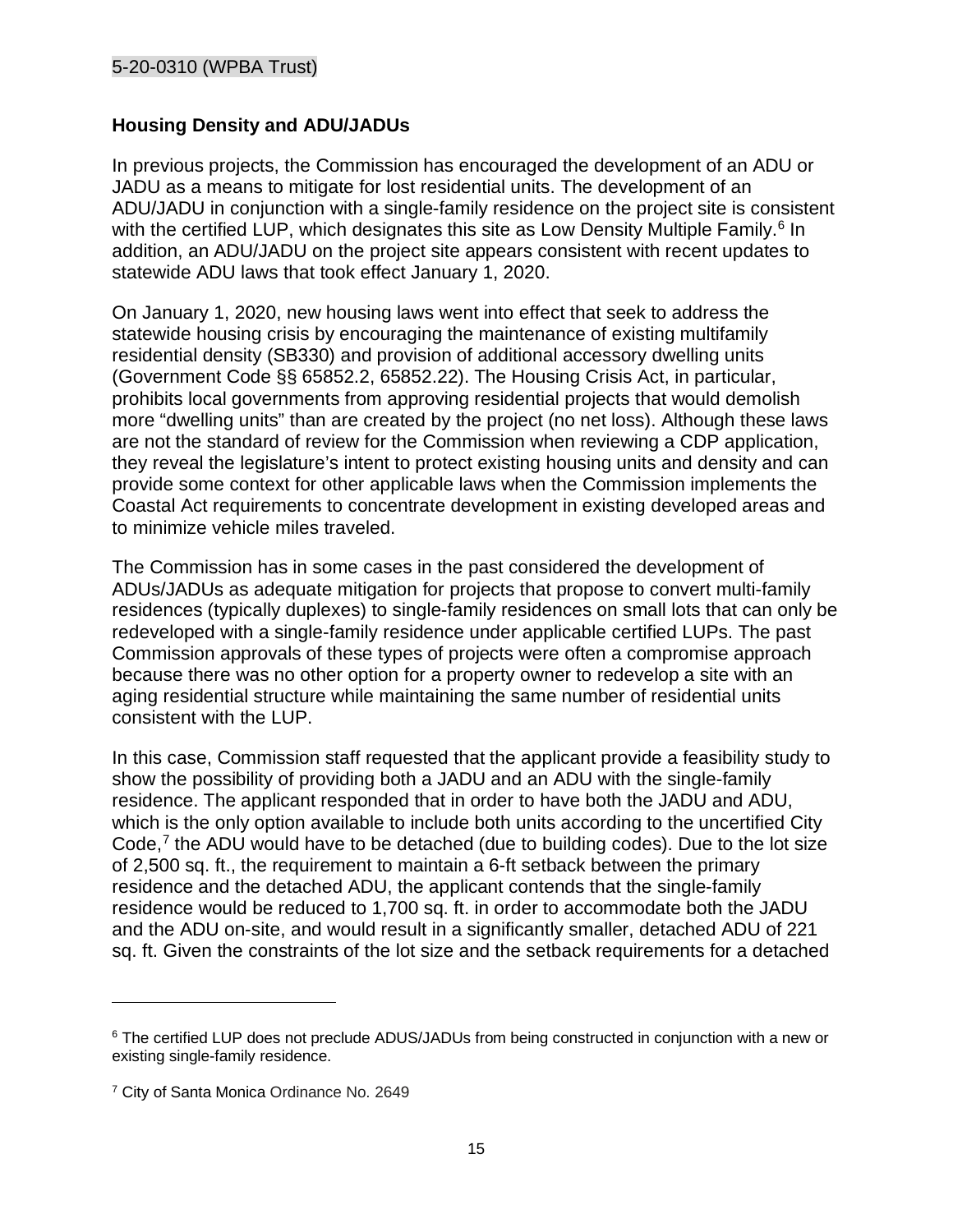ADU, the applicant argues that the attached ADU is the only feasible option and will allow for a larger ADU of 500 sq. ft to be provided on site.

Therefore, to address the constraints of redeveloping on a small lot, and the certified LUP's development standards, the applicant revised the project description to include an attached ADU. **Special Condition 1** requires the applicant to submit revised final plans with the 500 sq. ft. ADU and with no interior doors between the single-family residence and the ADU, intended to create a unit for separate use from the primary residence. Additionally, the Commission imposes **Special Condition 2** which requires the applicant to retain the single-family home and the attached ADU as separate from the single-family residence and not be converted to a nonresidential use. In addition, **Special Condition 2** requires that the units are not used as short-term rentals without owner occupation. The ADU is consistent with the state and local government development standards for ADUs, and in this case would serve to address the Coastal Act requirements that require concentration of development in existing developed areas, pursuant to Section 30250 of the Coastal Act, given that the subject lot cannot be redeveloped with a triplex under the certified LUP.

Thus, the project, as conditioned, with one residential unit and an ADU is consistent with Sections 30250 and 30253 of the Coastal Act.

#### **Community Character**

In order to better understand the character of the neighborhood, Commission staff analyzed 32 residential properties surrounding the subject site adjacent to Ocean Front Walk to identify single-family and multi-family residences. The analysis found that 9 of the 32 lots surveyed contained multiple-family residences and 23 of the 32 lots surveyed contained single-family residences. The residential structures range from 1,184 sq. ft. to 5,875 sq. ft. in size, with the average structure totaling approximately 2,797 sq. ft. The lot sizes range from 2,500 sq. ft. to 5,000 sq. ft with the most frequently occurring lot size as 2,500 sq. ft.

The results of the community character analysis indicate that the surrounding neighborhood is currently developed with mostly single-family residences. The proposed residence, at 3,104 sq. ft., is approximately 300 sq. ft. larger than the average size residence in the area. However, 500 sq. ft. of the proposed residence is an ADU; therefore, the single-family residence will be 2,604 sq. ft which is slightly smaller than the average size residence in the area (2,797 sq. ft.). Given that the existing triplex is currently nonconforming, and the certified LUP only allows one full residential unit on 2,500 sq. ft. lots, the certified LUP would not allow for two or three full residential units to be developed on site. Additionally, the uncertified zoning code only allows one unit on this site. Thus, there is no alternative form of housing density development with more residential units that could be approved on the project site. A single-family residence is appropriate development in this location and consistent with Section 30251 of the Coastal Act because it is consistent with the certified LUP and compatible with the character of the surrounding area, which is mostly composed of single-family residences on similar or larger sized lots.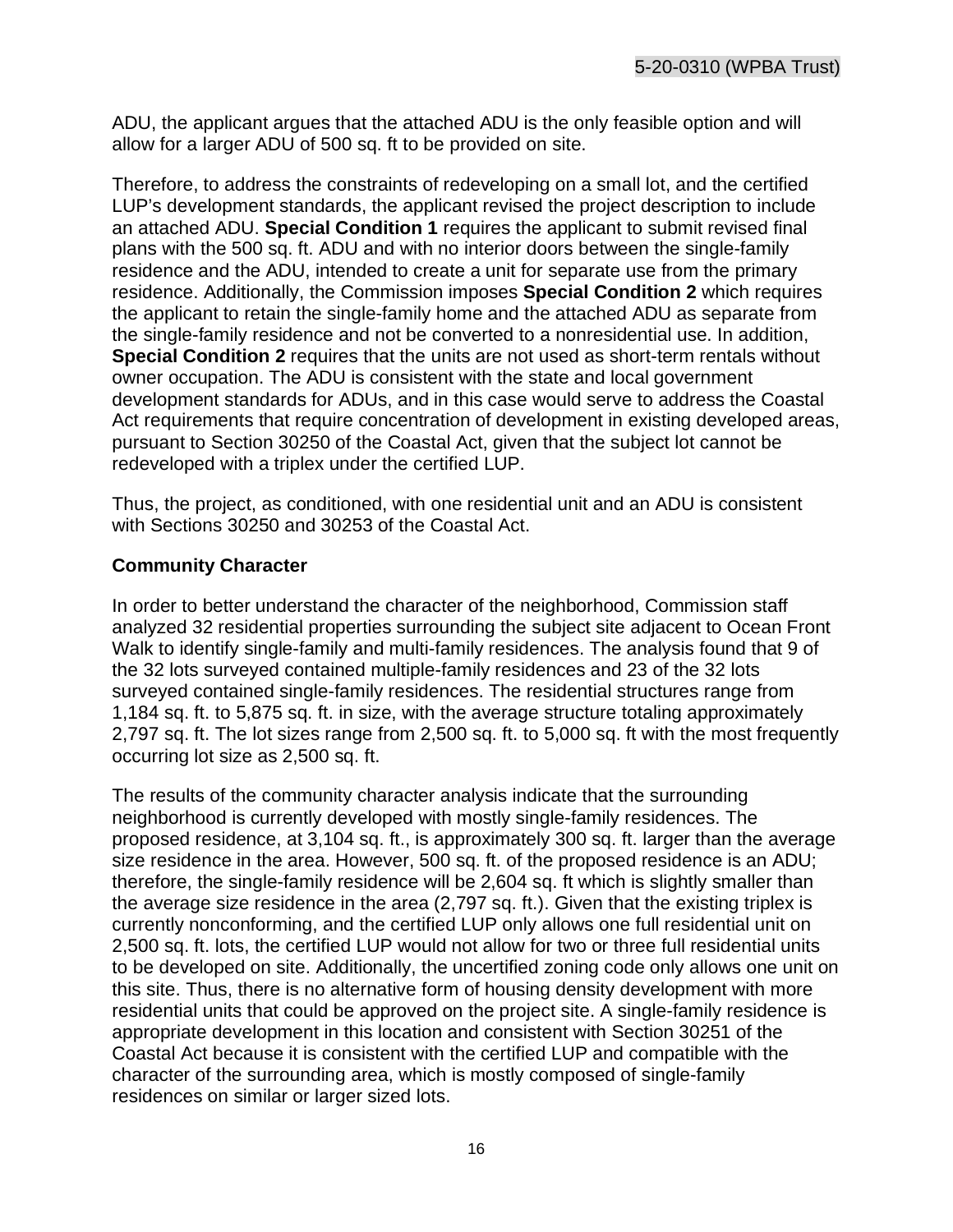As proposed by the applicant and conditioned by the Commission, the project can be found to be consistent with Sections 30250 and 30251of the Coastal Act pertaining to new development, community character and encouragement of affordable housing.

#### **Conclusion**

In this case, the proposed project is consistent with Sections 30250, 30251, and 30253 of the Coastal Act because the project, when viewed cumulatively with other similar projects in the Coastal Zone in Santa Monica, does not contribute to any apparent cumulative impacts of development trends that reduce housing density. In fact, as discussed above, the trend in the Coastal Zone in Santa Monica has been to increase housing density. The certified LUP only allows one residential unit to be on site if the lot is to be re-developed and, under the City's uncertified zoning code, only one unit could be developed on the site. However, the standard of review for a CDP is the Coastal Act and the certified LUP is used as guidance, not the City's uncertified zoning code. In this case, mitigation for the loss of one of the two residential units with an ADU is a compromise approach because there is no other option for a property owner to redevelop the site and the aging residential structure while maintaining the same number of housing units, consistent with both the LUP and the uncertified zoning code.

As proposed by the applicant and conditioned by the Commission, the project can be found to be consistent with Sections 30250, 30251, and 30253 of the Coastal Act pertaining to concentration of new development, reducing vehicle miles traveled, and community character.

## <span id="page-16-0"></span>**C. Public Access**

Section 30210 of the Coastal Act states:

In carrying out the requirement of Section 4 of Article X of the California Constitution, maximum access, which shall be conspicuously posted, and recreational opportunities shall be provided for all the people consistent with public safety needs and the need to protect public rights, rights of private property owners, and natural resource areas from overuse.

Section 30211 of the Coastal Act states:

Development shall not interfere with the public's right of access to the sea where acquired through use or legislative authorization, including, but not limited to, the use of dry sand and rocky coastal beaches to the first line of terrestrial vegetation.

Section 30212 of the Coastal Act states, in pertinent part:

(a) Public access from the nearest public roadway to the shoreline and along the coast shall be provided in new development projects except where:…

(2) adequate access exists nearby, …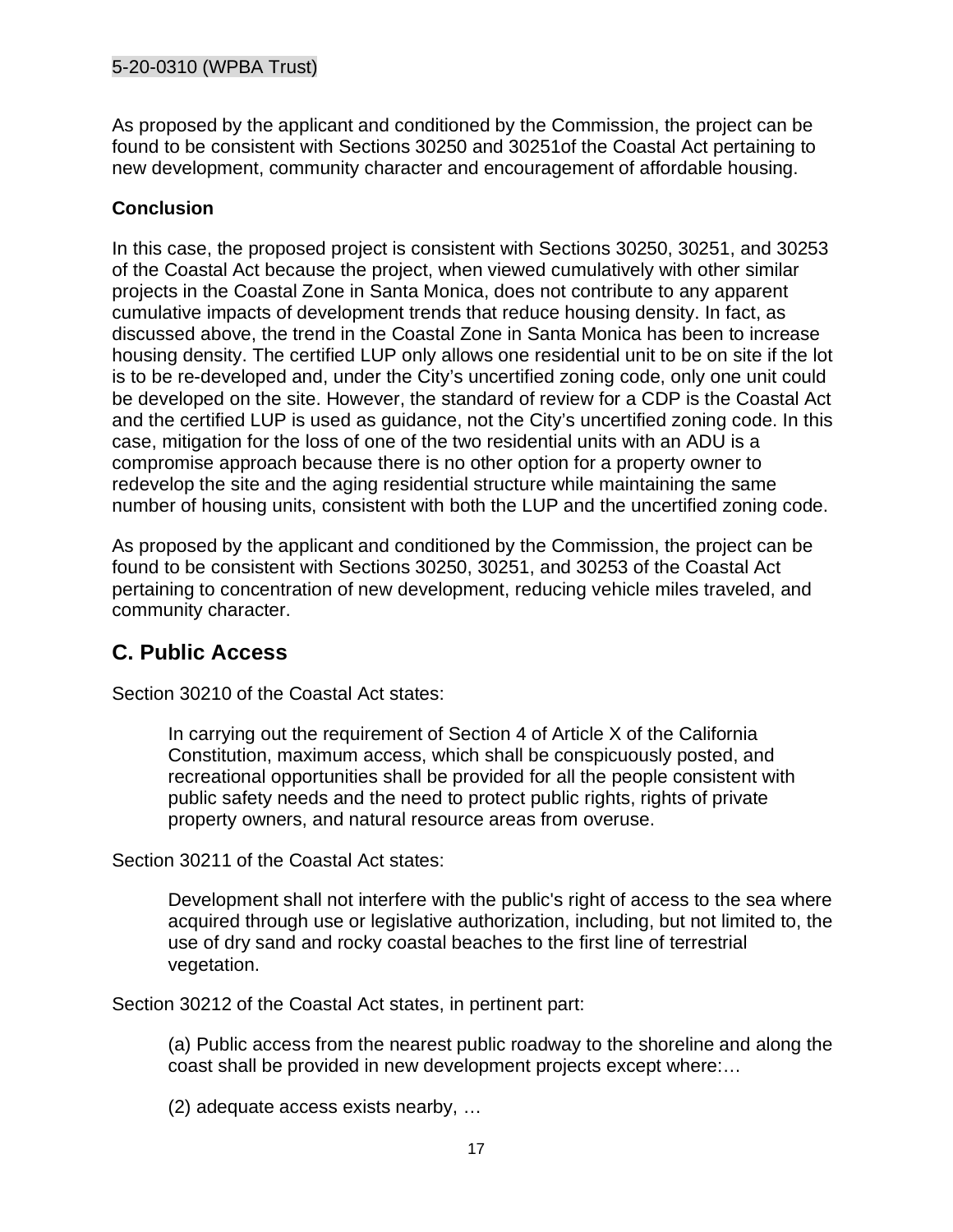The project site is located approximately 900 ft. inland from the beach, between the first public access road and the sea. The lot fronts Ocean Front Walk, a 20 ft. wide pedestrian promenade. Directly west to the promenade is an approximately 16 ft. wide bicycle path, which runs along the sandy beach. The nearest vertical public access to the beach is available via a public parking lot approximately 150 feet north of the project site. The residential structure will be setback 15 feet from the centerline of the promenade consistent with City requirements and past Commission permit action on development along this area.

The proposed project includes the construction of a two-car parking garage and a curb cut, which would be accessed from Palisades Beach Road. Currently, there are no parking spaces on site and the project would result in two parking spaces on site. The site can only be re-developed with parking spaces on-site to bring the lot into conformity with City standards, and there is no other alternative than to create a curb cut to provide on-site parking. The proposed residence also adheres to the height and setback requirements set forth in the certified LUP. Therefore, the proposed development would not have any new adverse impacts on public access to the coast or to nearby recreational facilities.

As proposed, the development will not have any new adverse impact on public access to the coast or to nearby recreational facilities. Thus, the proposed development conforms to Sections 30210, 30211, and 30212 of the Coastal Act.

## <span id="page-17-0"></span>**D. Water Quality**

Section 30230 of the Coastal Act states:

Marine resources shall be maintained, enhanced, and where feasible, restored. Special protection shall be given to areas and species of special biological or economic significance. Uses of the marine environment shall be carried out in a manner that will sustain the biological productivity of coastal waters and that will maintain healthy populations of all species of marine organisms adequate for long-term commercial, recreational, scientific, and educational purposes.

Section 30231 of the Coastal Act states:

The biological productivity and the quality of coastal waters, streams, wetlands, estuaries, and lakes appropriate to maintain optimum populations of marine organisms and for the protection of human health shall be maintained and, where feasible, restored through, among other means, minimizing adverse effects of waste water discharges and entrainment, controlling runoff, preventing depletion of ground water supplies and substantial interference with surface water flow, encouraging waste water reclamation, maintaining natural vegetation buffer areas that protect riparian habitats, and minimizing alteration of natural streams.

Section 30232 of the Coastal Act states: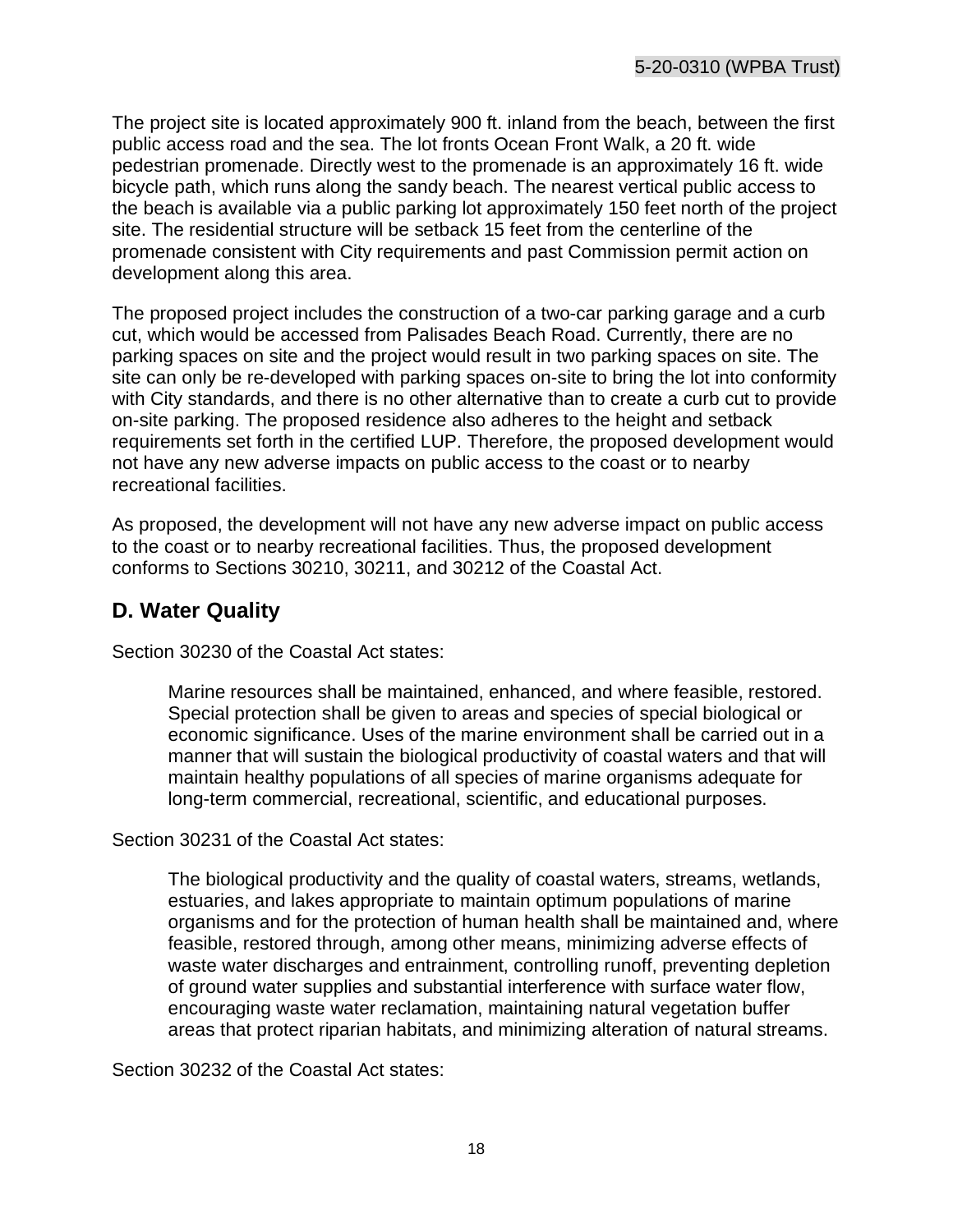Protection against the spillage of crude oil, gas, petroleum products, or hazardous substances shall be provided in relation to any development or transportation of such materials. Effective containment and cleanup facilities and procedures shall be provided for accidental spills that do occur.

#### **Construction Impacts to Water Quality**

The above policies of the Coastal Act require protection of marine resources, including the protection of coastal waters by controlling runoff and preventing spillage of hazardous materials.

Storage or placement of construction materials, debris, or waste in a location subject to erosion and dispersion or which may be discharged into coastal water via rain or wind would result in adverse impacts upon the marine environment that would reduce the biological productivity of coastal waters. For instance, construction debris entering coastal waters may cover and displace soft bottom habitat. Sediment discharged into coastal waters may cause turbidity, which can shade and reduce the productivity of foraging avian and marine species' ability to see food in the water column. In order to avoid adverse construction-related impacts upon marine resources, the Commission imposes **Special Condition 5**, which outlines construction-related requirements to provide for the safe storage of construction materials and the safe disposal of construction debris. This condition requires the applicant to remove any and all debris resulting from construction activities within 24 hours of completion of the project. In addition, all construction materials, excluding lumber, shall be covered and enclosed on all sides, and as far away from a storm drain inlet and receiving waters as possible.

#### **Post-Construction Impacts to Water Quality**

The proposed project has the potential to adversely impact the water quality of the nearby Pacific Ocean. Much of the pollutants entering the ocean come from land-based development. The Commission finds that it is necessary to minimize to the extent feasible within its jurisdiction the cumulative adverse impacts on water quality resulting from incremental increases in impervious surface associated with additional development. In order to address post construction water quality impacts, the applicant has submitted a drainage and runoff control plan that minimizes impacts to water quality the proposed project may have after construction. Roof and surface runoff will be managed onsite through the use of sand bags and catch basins to direct water flow to the municipal storm drain system.

For water conservation, any plants in the landscape plan shall be drought tolerant to minimize the use of water (and preferably native to coastal Los Angeles County). The applicant has stated that all landscaping will consist of low water use and non-invasive plants. While the proposed landscaping consists of non-invasive and drought tolerant plants, future landscaping may not consist of such plants. For water conservation, any plants in the landscape plan should only be drought tolerant to minimize the use of water (and preferably native to coastal Los Angeles County). In order to make sure that any onsite landscaping minimizes the use of water and the spread of invasive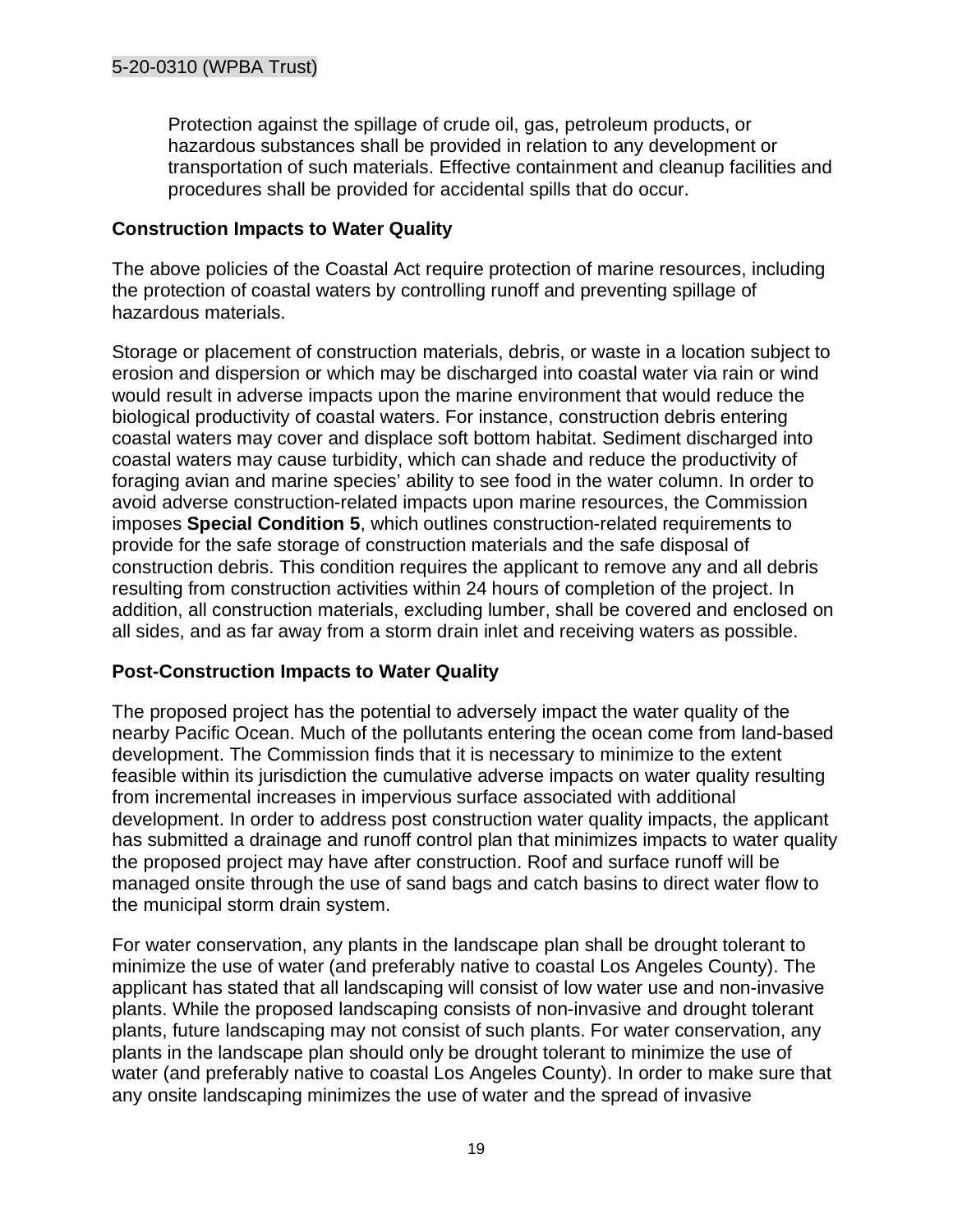vegetation, the Commission imposes **Special Condition 4**, which imposes landscape controls that require that all vegetated landscaped areas shall only consist of native plants or non-native drought tolerant plants, which are non-invasive.

Thus, as conditioned, the Commission finds that the proposed project is consistent with Sections 30230, 30231 and 30232 of the Coastal Act.

## <span id="page-19-0"></span>**E. Hazards**

Section 30253 of the Coastal Act states, in pertinent part:

"New development shall do all of the following:

(a) Minimize risks to life and property in areas of high geologic, flood, and fire hazard.

(b) Assure stability and structural integrity, and neither create nor contribute significantly to erosion, geologic instability, or destruction of the site or surrounding area or in any way require the construction of protective devices that would substantially alter natural landforms along bluffs and cliffs."

Section 30253 of the Coastal Act requires that new development minimize risks to life and property in hazardous areas, including areas subject to flooding. New development must also not significantly contribute to erosion or destruction of the site or surrounding area, or require the construction of protective devices that would substantially alter natural landforms along bluffs and cliffs. The proposed project raises potential hazards concerns related to the project site's location on an oceanfront lot, as well its location in a low-lying area that is inherently vulnerable to flooding. Thus, potential hazards issues that must be addressed include the potential for erosion, flooding, wave runup, and storm hazards associated with oceanfront development, as well as the risks of locating development in an area that is currently vulnerable to flooding. Both of these hazards concerns may be exacerbated by sea level rise that is expected to occur over the coming decades. These hazards issues are discussed more fully below.

#### **Sea Level Rise**

Sea level has been rising for many years. Several different approaches have been used to analyze the global tide gauge records in order to assess the spatial and temporal variations, and these efforts have yielded sea level rise rates ranging from about 1.2 mm/year to 1.7 mm/year (about 0.5 to 0.7 inches/decade) for the 20th century, but since 1990 the rate has more than doubled, and the rate of sea level rise continues to accelerate. Since the advent of satellite altimetry in 1993, measurements of absolute sea level from space indicate an average global rate of sea level rise of 3.4 mm/year or 1.3 inches/decade – more than twice the average rate over the 20th century and greater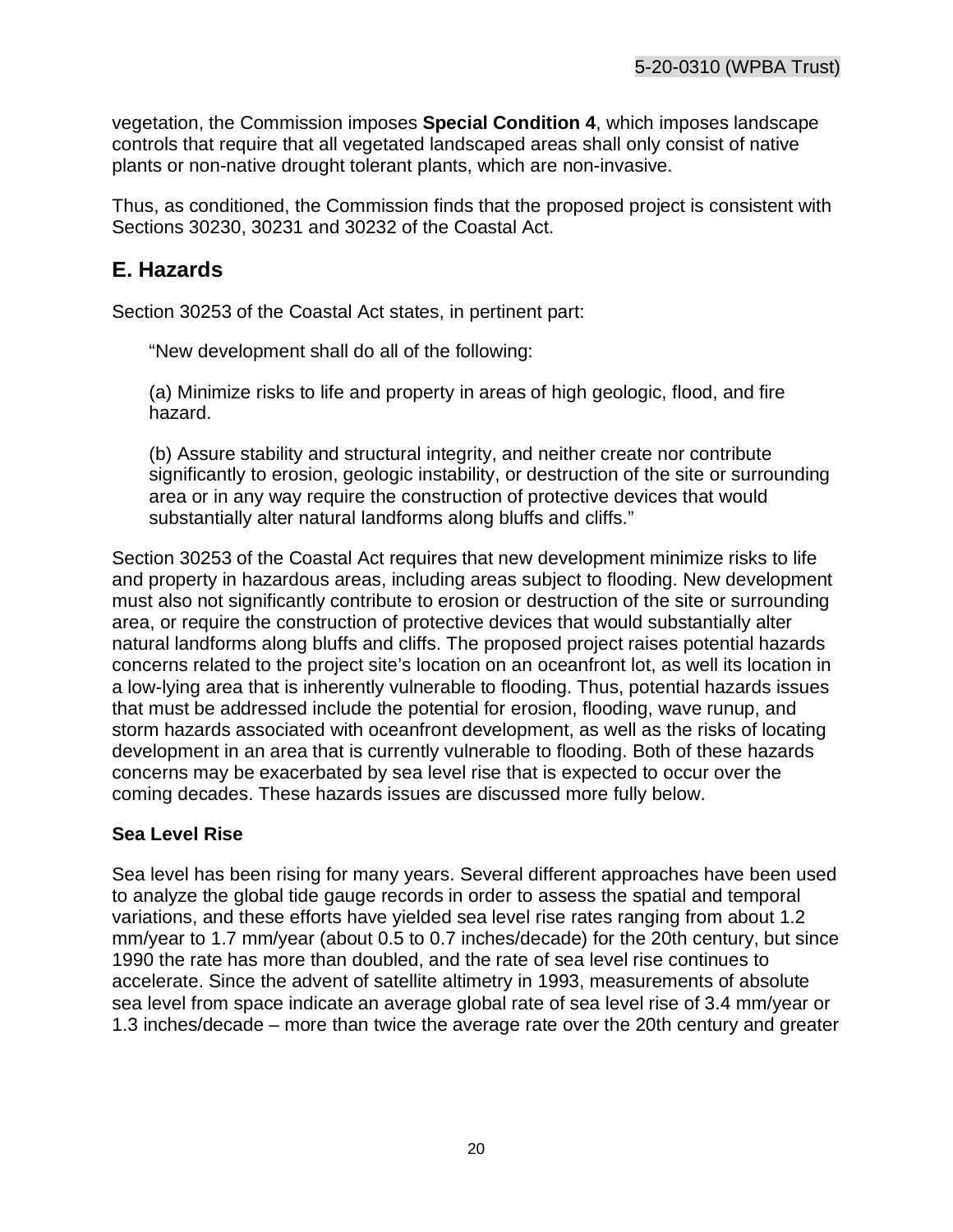than any time over the past one thousand years. $8$  Recent observations of sea level along parts of the California coast have shown some anomalous trends; however, there is unequivocal evidence that the climate is warming, and such warming is expected to cause sea levels to rise at an accelerating rate throughout this century.

The State of California has undertaken significant research to understand how much sea level rise to expect over this century and to anticipate the likely impacts of such sea level rise. On November 7, 2018, the Commission adopted a science update to its Sea level Rise Policy Guidance. This document provides interpretive guidelines to ensure that projects are designed and built in a way that minimizes sea level rise risks to the development and avoids related impacts to coastal resources, consistent with Coastal Act Section 30253. These guidelines state, "to comply with Coastal Act Section 30253 or the equivalent LCP section, projects will need to be planned, located, designed, and engineered for the changing water levels and associated impacts that might occur over the life of the development." The most recent projections in the statewide sea level rise guidance indicate that sea levels in this area may rise between 5.5 feet and 6.8 feet by the year 2100, though there is a risk of much more significant sea level rise depending on various uncertainties, including the dynamics of ice sheet loss.<sup>[9](#page-20-1)</sup> The projection is given in a range largely because researchers cannot know exactly how much greenhouse gases we will continue to emit over the coming decades – large-scale curtailment of greenhouse gas emissions would keep sea level rise towards the lower end of the projections, while business as usual emissions scenarios would result in the higher end of the projections. Because the world has continued along the "business as usual" scenario (and data suggests temperatures and sea level rise are tracking along the higher projections), the Ocean Protection Council and the Natural Resources Agency have continued to recommend that we avoid relying on the lower projections in planning and decision-making processes.

As our understanding of sea level rise continues to evolve, it is possible that sea level rise projections will continue to change as well (as evidenced by the recent updates to best available science). While uncertainty will remain with regard to exactly how much sea levels will rise and when, the direction of sea level change is clear and it is critical to continue to assess sea level rise vulnerabilities when planning for future development. Importantly, maintaining a precautionary approach that considers high or even extreme sea level rise rates and includes planning for future adaptation will help ensure that decisions are made that will result in a resilient coastal California.

<span id="page-20-0"></span><sup>8</sup> http://www.opc.ca.gov/webmaster/ftp/pdf/docs/rising-seas-in-california-an-update-on-sea-level-risescience.pdf

<span id="page-20-1"></span><sup>&</sup>lt;sup>9</sup> This range of sea level rise reflects the low emissions scenario and high emissions scenario for a site located within the Santa Monica NOAA tide gauge and a medium-high risk aversion. According to the updated OPC guidance, the medium-high risk aversion scenario should be used when determining a residential structure's vulnerability to sea level rise hazards.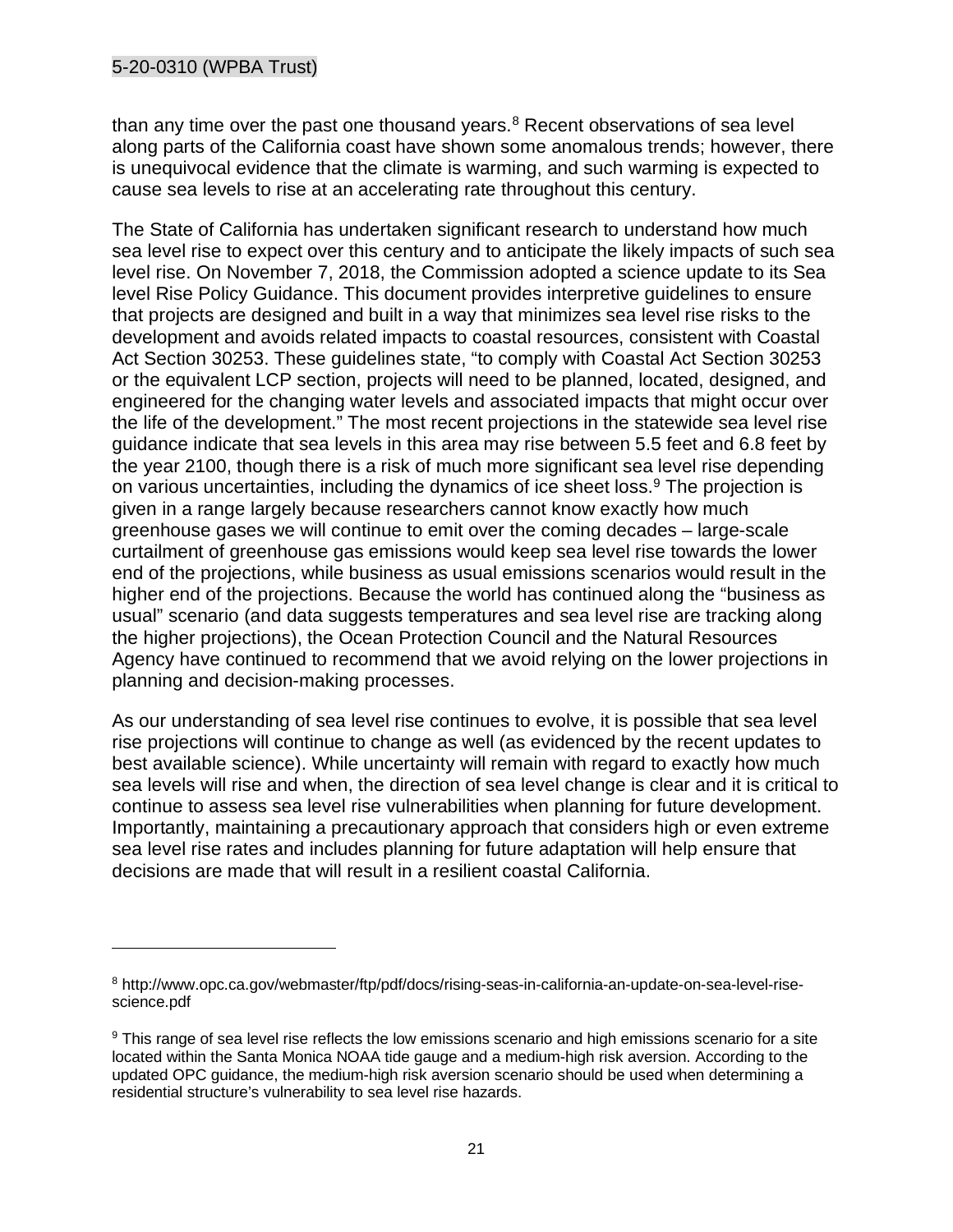On the California coast, the effect of a rise in sea level will be the landward migration of the intersection of the ocean with the shore, which will result in increased flooding, erosion, and storm impacts to coastal areas. For fixed structures on the shoreline, such as a seawall, an increase in sea level will increase the inundation of the structure. More of the structure will be inundated or underwater than is inundated now and the portions of the structure that are now underwater part of the time will be underwater more frequently. Accompanying this rise in sea level will be an increase in wave heights and wave energy. Along much of the California coast, the bottom depth controls the nearshore wave heights, with bigger waves occurring in deeper water. Since wave energy increases with the square of the wave height, a small increase in wave height can cause a significant increase in wave energy and wave damage. Combined with the physical increase in water elevation, a small rise in sea level can expose previously protected back shore development to increased wave action, and those areas that are already exposed to wave action will be exposed more frequently, with higher wave forces. Structures that are adequate for current storm conditions may not provide as much protection in the future.

#### **Coastal Hazards and Shoreline Protection**

The Coastal Act strongly discourages shoreline protective devices to protect oceanfront development because such structures generally cause adverse impacts to coastal resources and can constrain the ability of the shoreline to respond to dynamic coastal processes. As a sandy beach erodes, the shoreline will generally migrate landward toward the structure, resulting in a reduction and/or loss of public beach area with no increase of the landward extent of the beach. A beach that rests either temporarily or permanently at a steeper angle, under natural conditions, will have less horizontal distance between the mean low water and mean high water lines, which narrows the beach sandy area available for public access. Shoreline protective devices also result in a progressive loss of sand because shore material is not available to nourish the nearshore sand bar. The lack of an effective sand bar can allow such high wave energy on the shoreline that sand materials may be lost offshore, where it is no longer available to nourish the beach. This also affects public access through a loss of sandy beach area. Shoreline protection devices such as revetments, seawalls, and bulkheads cumulatively affect shoreline sand supply and public access by causing accelerated and increased erosion on adjacent beaches. Such a protective structure is often placed on public land rather than on the private property it is intended to protect, resulting in a physical loss of beach area formerly available to the general public. In general, shoreline protection devices are not attractive, can detract from a natural beach experience, and adversely impact scenic public views. Shoreline protective devices can also prevent the natural inland migration of public lands (whether submerged lands, tidelands, or public state lands) in areas where they are not adjacent to adjudicated property lines. Shoreline protective devices, by their very nature, tend to conflict with Chapter 3 policies because shoreline structures can have a variety of adverse impacts on coastal resources, including adverse effects on sand supply, public access, coastal views, natural landforms, and overall shoreline beach dynamics on and off site, ultimately resulting in the loss of beach.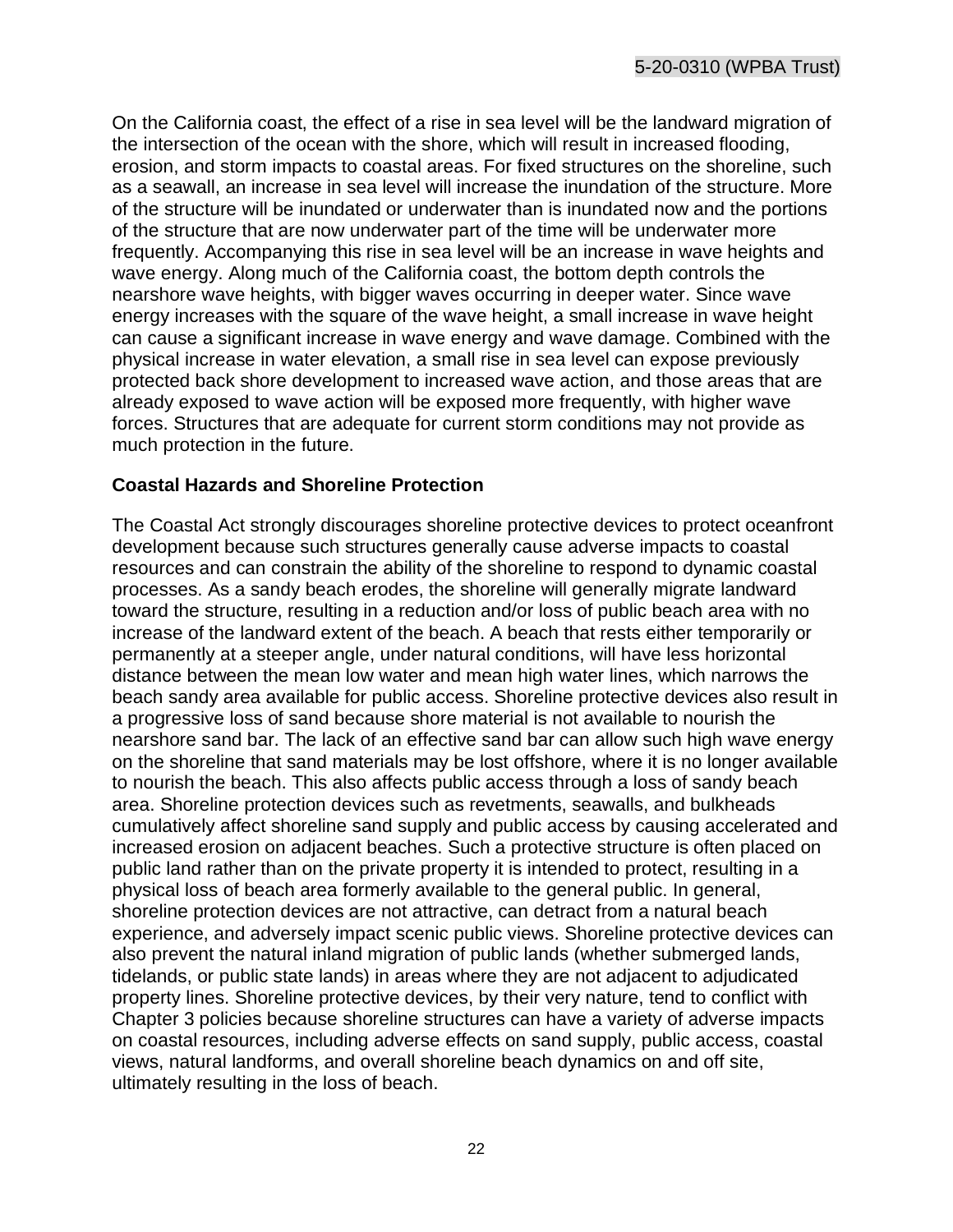#### 5-20-0310 (WPBA Trust)

Because shoreline protection devices, such as seawalls, revetments, and groins, can create adverse impacts on coastal processes, Coastal Act Section 30253 specifically requires that new development minimize risk to life and property in areas of high flood hazards and prohibits development that could "...create [or] contribute significantly to erosion, geologic instability, or destruction of the site or surrounding area or in any way require the construction of protective devices that would substantially alter natural landforms along bluffs and cliffs," including the natural shoreline and seacliffs. This limitation is particularly important when considering new development, such as in this case, because if it is known that a new development may need shoreline protection in the future, it would be unlikely that such development could be found to be consistent with Section 30253 of the Coastal Act. Therefore, the Commission's action on this project must consider the effects of wave uprush, flooding, and storm events (with sea level rise considerations) on public access and recreation.

In order to analyze the project site for sea level rise impacts consistent with the Coastal Commission's Sea Level Rise Guidance, staff first followed the methodology outlined in the OPC's 2018 Sea level Rise document to establish a projected sea level range for the new development. The 2018 OPC guidance uses NOAA tide gauges, a projected project lifespan, and risk aversion scenario to estimate a sea level rise range. The sea level rise analysis assumed a 75-year projected lifespan for the project, consistent with the Commission's Sea level Rise Policy Guidance for residential development. According to the 2018 OPC update, the projected sea level rise range for the project site is tied to the Santa Monica NOAA Tide Gauge. This tide gauge estimates a range between 5.5 and 6.8 feet of sea level rise by 2100 (which falls within the 75-year projected lifespan for the project). With regard to the risk-aversion scenario, both the Commission's Sea level Rise Policy Guidance and the OPC documents recommend a medium-high risk scenario for residential developments. Under a 75-year projected lifespan, a medium-high risk scenario, and the project's location within the Santa Monica NOAA tide gauge, staff estimated 6.8 feet of sea level rise within the project vicinity.

Using the sea level rise estimates listed above, Commission staff used CoSMoS to analyze the project site's vulnerability to sea level rise impacts. Staff ran the CoSMoS model using a 6.6-foot sea level rise scenario (the closest available option that was within the determined sea level range) and a 100-year storm scenario to represent the worst-case scenario. Under an estimated 6.6-foot sea level rise and 100-year storm scenario, the project site is not anticipated to be subject to coastal erosion, wave uprush, or coastal flooding; however, as discussed, coastal areas are dynamic environments and it is difficult to predict with certainty how any particular project site will be impacted.

The project, which includes the demolition of an existing triplex and construction of a single-family residence with an attached ADU, constitutes new development. As such, the new single-family residence and ADU are not entitled to shoreline protection and the Commission imposes **Special Condition 3** to confirm that the applicant is not entitled to shoreline protection for the development approved by this permit, including the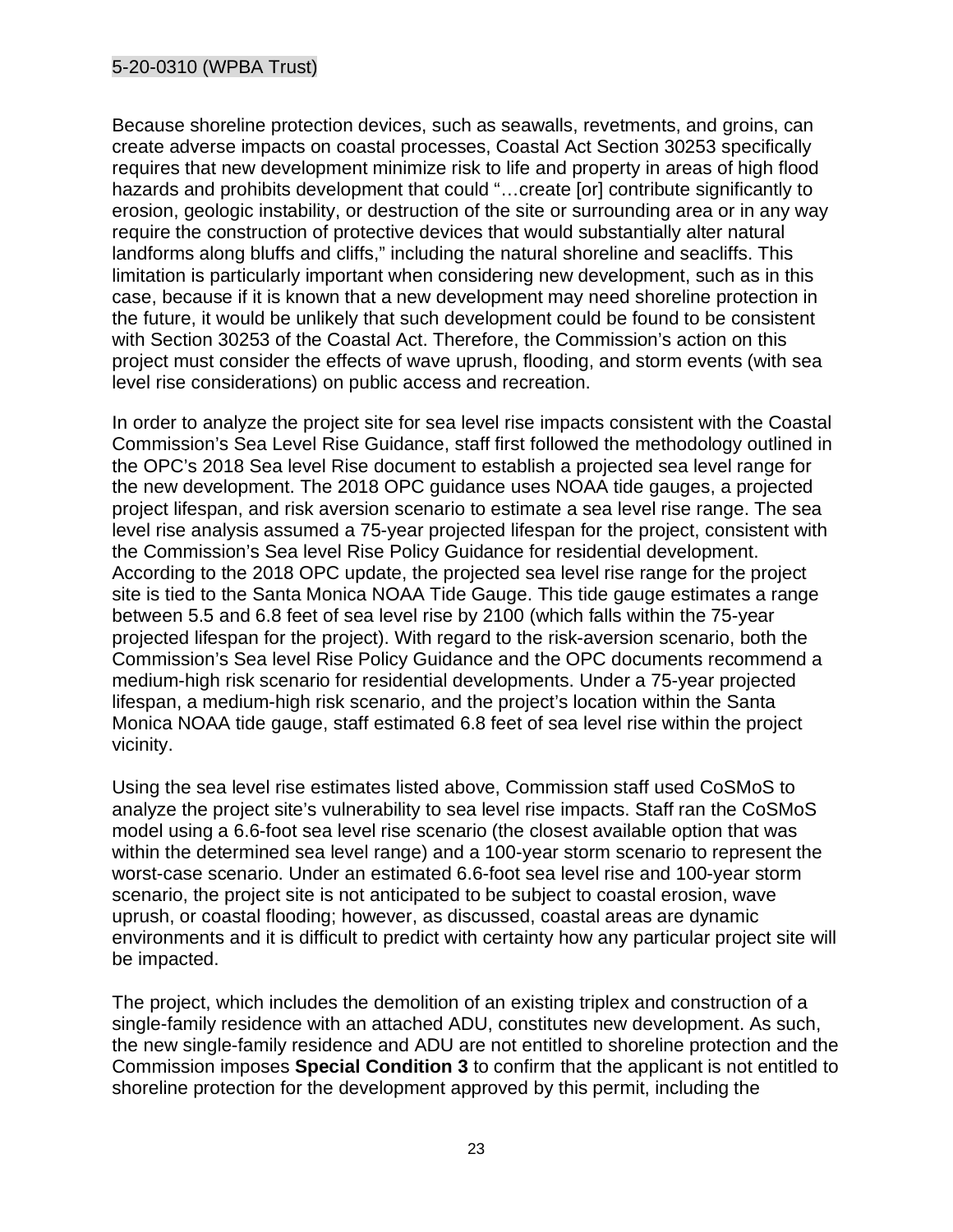residence, ADU, garage, foundations, and patio, and to waive any rights to future shoreline protection that it might have under existing law. In addition, the applicant would be required to remove the approved development if the City or any other government agency with legal jurisdiction has issued a final order, not overturned through any appeal or writ proceedings, determining that the structures are currently and permanently unsafe for occupancy or use due to coastal hazards and that there are no measures that could make the structures suitable for habitation or use without the use of bluff or shoreline protective devices. In addition, the public trust boundary may migrate landward in response to rising sea levels. [10](#page-23-1) If the public trust boundary does migrate landward and encompasses the development approved under CDP No. 5- 20-0310, the development would need to be removed pursuant to **Special Condition 3**.

Additionally, given the dynamic nature of coastal beaches, as well as the long-term uncertainty of sea level rise models, it is important that the risks of developing on this beachfront lot are borne by the applicant who will benefit from the private development, and not the public. In addition, the proposed development is located in an area where dynamic and unpredictable coastal hazards exist that could adversely impact the development should the applicant's predictions of flooding and sea level rise prove to be inaccurate. Therefore, the Commission also imposes **Special Condition 6**, which requires the applicant to assume the risk of development within an area with a known vulnerability to coastal hazards, including, but not limited to, coastal flooding.

As proposed by the applicant and conditioned by the Commission, the project can be found to be consistent with Section 30253 of the Coastal Act with regard to coastal hazards.

# <span id="page-23-0"></span>**F. Local Coastal Program (LCP)**

The Coastal Act requires that the Commission consider the effect on a local coastal program when it approves a project. Section 30604(a) of the Coastal Act provides that the Commission shall issue a coastal development permit only if the project will not prejudice the ability of the local government having jurisdiction to prepare a Local Coastal Program (LCP) which conforms with Chapter 3 policies of the Coastal Act:

Section 30604 (a) of the Coastal Act states:

Prior to certification of the Local Coastal Program, a Coastal Development Permit shall be issued if the issuing agency, or the Commission on appeal, finds that the proposed development is in conformity with the provisions of Chapter 3 (commencing with Section 30200) of this division and that the permitted development will not prejudice the ability of the local government to prepare a local

<span id="page-23-1"></span> $10$  The Public Trust boundary separates tidelands, submerged lands, and navigable waterways protected for public use from privately owned lands. For more information on public trust lands, visit [https://www.slc.ca.gov/public-engagement/.](https://www.slc.ca.gov/public-engagement/)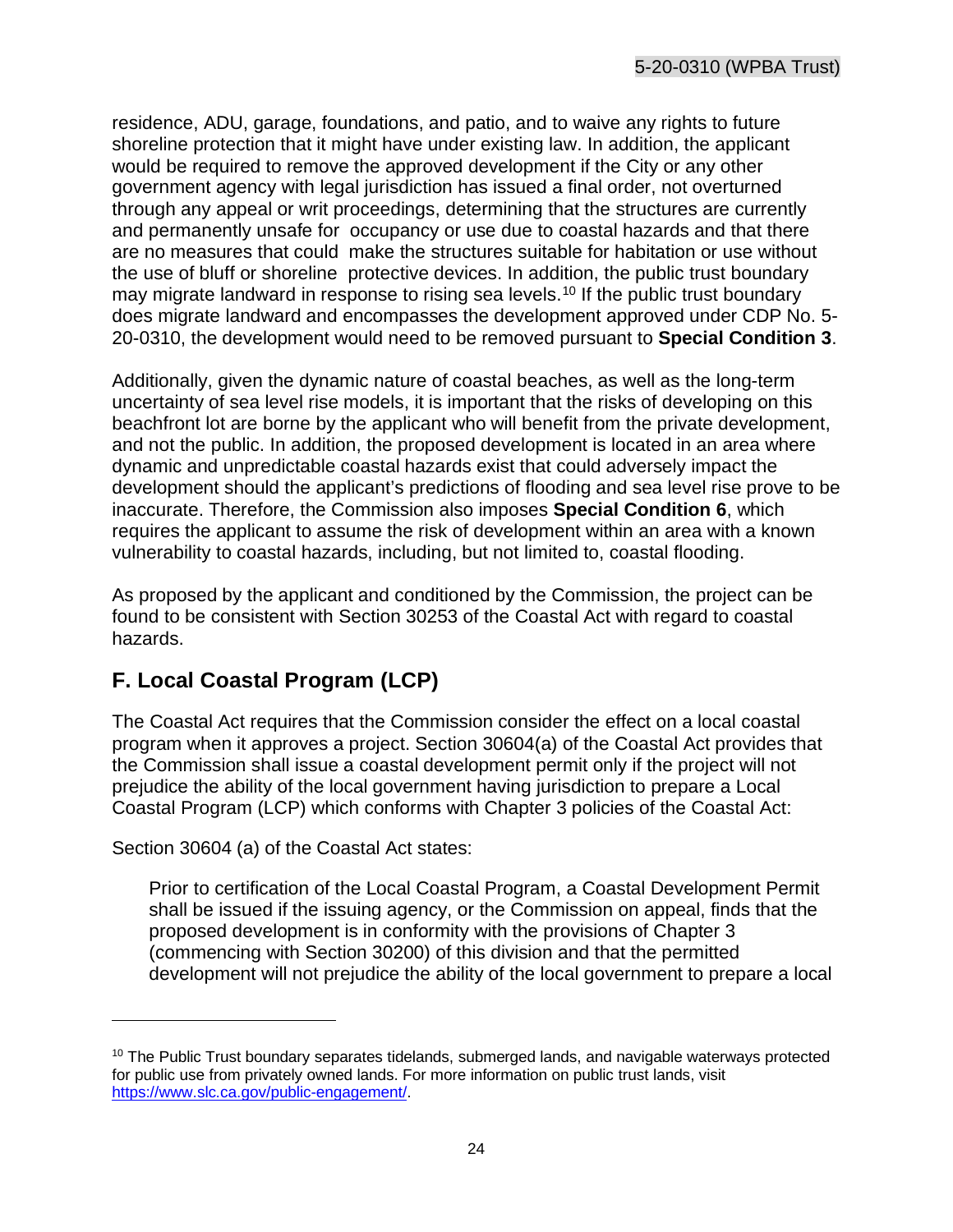#### 5-20-0310 (WPBA Trust)

coastal program that is in conformity with the provisions of Chapter 3 (commencing with Section 30200).

Prior to certification of the Local Coastal Program, a Coastal Development Permit shall be issued if the issuing agency, or the Commission on appeal, finds that the proposed development is in conformity with the provisions of Chapter 3 (commencing with Section 30200) of this division and that the permitted development will not prejudice the ability of the local government to prepare a local coastal program that is in conformity with the provisions of Chapter 3 (commencing with Section 30200). The City of Santa Monica Land Use Plan (LUP) was effectively certified in August 1992, excluding the area west of Ocean Avenue and Neilson way (Beach Overlay District). The Commission's standard of review for the proposed development is the Chapter 3 policies of the Coastal Act. The certified Santa Monica LUP is advisory in nature and may provide guidance.

As conditioned, the proposed development is consistent with Chapter 3 of the Coastal Act. Approval of the project, as conditioned, will not prejudice the ability of the local government to prepare an LCP that is in conformity with the provisions of Chapter 3 of the Coastal Act.

## <span id="page-24-0"></span>**G. California Environmental Quality Act**

Section 13096 of Title 14 of the California Code of Regulations requires Commission approval of Coastal Development Permit applications to be supported by findings showing the approval, as conditioned, to be consistent with any applicable requirements of the California Environmental Quality Act (CEQA). Section 21080.5(d)(2)(A) of CEQA prohibits a proposed development from being approved if there are feasible alternatives or feasible mitigation measures available which would substantially lessen any significant adverse effect which the activity may have on the environment. The Commission's regulatory program for reviewing and granting CDPs has been certified by the Resources Secretary to be the functional equivalent of CEQA. (14 CCR § 15251(c).)

In this case, the City of Santa Monica is the lead agency and the Commission is a responsible agency for the purposes of CEQA. The City of Santa Monica determined that the proposed development is exempt under Section 15303(a), which exempts construction of a single-family residence in a residential zone from CEQA requirements.

As conditioned, there are no feasible alternatives or additional feasible mitigation measures available that would substantially lessen any significant adverse effect that the activity may have on the environment. Therefore, the Commission finds that the proposed project, as conditioned to mitigate the identified impacts, is the least environmentally damaging feasible alternative and can be found consistent with the requirements of the Coastal Act to conform to CEQA.